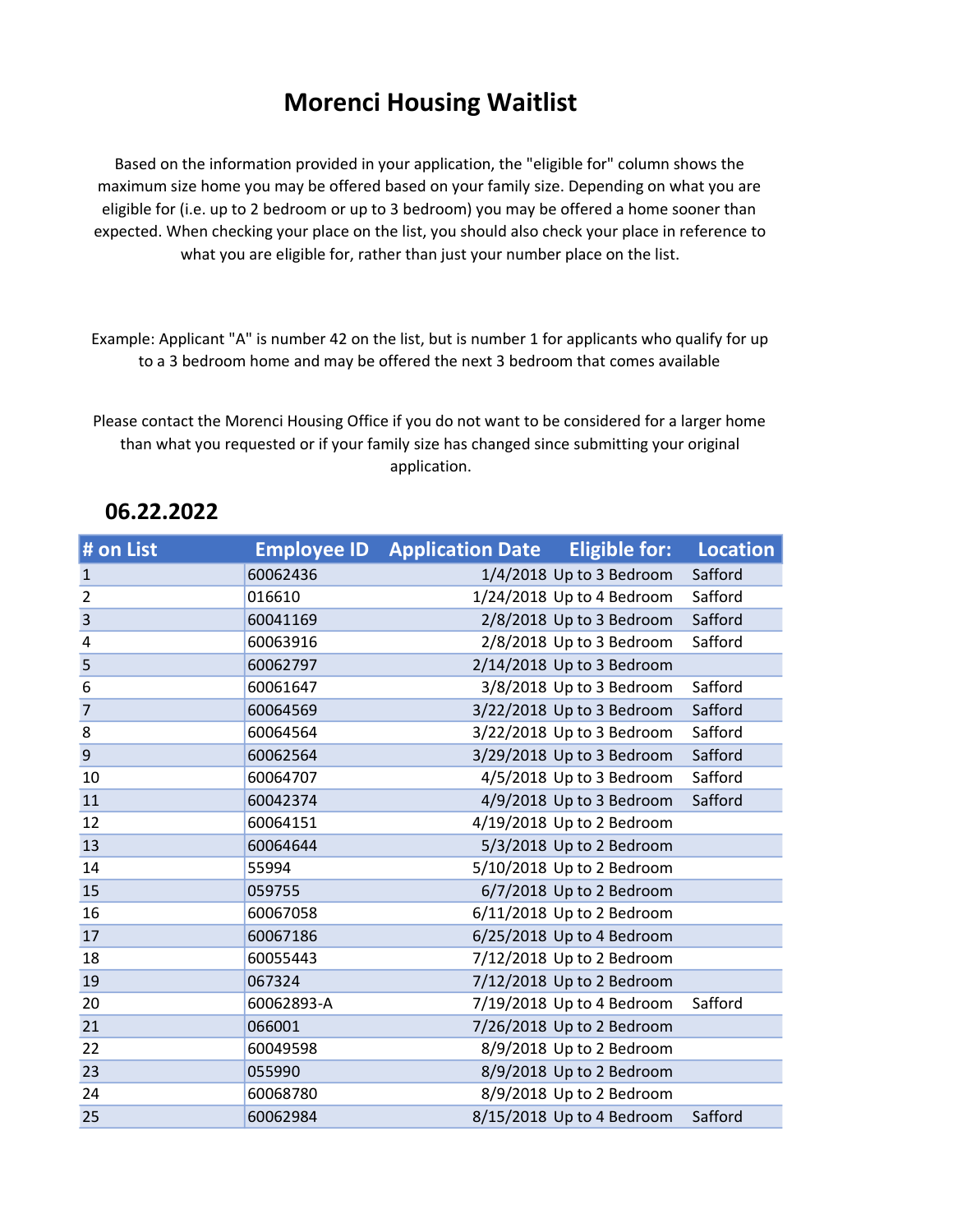| 26 | 60069295   | 8/22/2018 Up to 2 Bedroom             |
|----|------------|---------------------------------------|
| 27 | 60056589   | 8/23/2018 Up to 2 Bedroom             |
| 28 | 60061415   | 8/27/2018 Up to 2 Bedroom             |
| 29 | 60069475   | 8/30/2018 Up to 2 Bedroom             |
| 30 | 60069492   | 9/6/2018 Up to 2 Bedroom              |
| 31 | 055468     | 9/7/2018 Up to 3 Bedroom<br>Safford   |
| 32 | 60069487   | 9/7/2018 Up to 2 Bedroom              |
| 33 | 053601     | 9/7/2018 Up to 2 Bedroom              |
| 34 | 60066852   | 9/10/2018 Up to 2 Bedroom             |
| 35 | 057735     | 9/11/2018 Up to 4 Bedroom<br>Safford  |
| 36 | 60069414   | 9/17/2018 Up to 3 Bedroom<br>Safford  |
| 37 | 60069839   | 9/20/2018 Up to 2 Bedroom             |
| 38 | 60069813   | 9/20/2018 Up to 2 Bedroom             |
| 39 | 60069810   | 9/20/2018 Up to 2 Bedroom             |
| 40 | 60040049   | 10/17/2018 Up to 2 Bedroom            |
| 41 | 60070515   | 10/18/2018 Up to 2 Bedroom            |
| 42 | 60070509   | 10/18/2018 Up to 2 Bedroom            |
| 43 | 054160     | 10/18/2018 Up to 2 Bedroom            |
| 44 | 60064222   | 10/24/2018 Up to 2 Bedroom            |
| 45 | 60070672   | 11/1/2018 Up to 3 Bedroom<br>Safford  |
| 46 | 60071008   | 11/12/2018 Up to 3 Bedroom<br>Safford |
| 47 | 60071064   | 11/14/2018 Up to 2 Bedroom            |
| 48 | 60041459   | 11/16/2018 Up to 3 Bedroom<br>Safford |
| 49 | 60055916   | 11/26/2018 Up to 2 Bedroom            |
| 50 | 60026817   | 11/29/2018 Up to 2 Bedroom            |
| 51 | 60070387   | 12/12/2018 Up to 2 Bedroom            |
| 52 | 60037621   | 12/12/2018 Up to 2 Bedroom            |
| 53 | 60071804   | 12/12/2018 Up to 2 Bedroom            |
| 54 | 60061421   | 12/14/2018 Up to 3 Bedroom<br>Safford |
| 55 | 60067530   | 12/14/2018 Up to 3 Bedroom            |
| 56 | 60071338   | 1/9/2019 Up to 2 Bedroom              |
| 57 | 60065256   | 1/10/2019 Up to 2 Bedroom             |
| 58 | 60067504   | 1/16/2019 Up to 2 Bedroom             |
| 59 | 60072536   | 1/28/2019 Up to 2 Bedroom             |
| 60 | 60059828   | 1/29/2019 Up to 2 Bedroom             |
| 61 | 60072758   | 2/7/2019 Up to 2 Bedroom              |
| 62 | 60072763   | 2/7/2019 Up to 2 Bedroom              |
| 63 | 60055441   | 2/7/2019 Up to 2 Bedroom              |
| 64 | 60051268   | 2/7/2019 Up to 2 Bedroom              |
| 65 | 60072883   | 2/11/2019 Up to 2 Bedroom             |
| 66 | 60057923-A | 2/14/2019 Up to 2 Bedroom             |
| 67 | 60058653-A | 2/27/2019 Up to 2 Bedroom             |
| 68 | 60053312   | 2/27/2019 Up to 2 Bedroom             |
| 69 | 60073221   | 3/7/2019 Up to 2 Bedroom              |
| 70 | 60066187   | 3/21/2019 Up to 2 Bedroom             |
| 71 | 60073333   | 3/21/2019 Up to 3 Bedroom<br>Safford  |
| 72 | 60073349   | 3/21/2019 Up to 2 Bedroom             |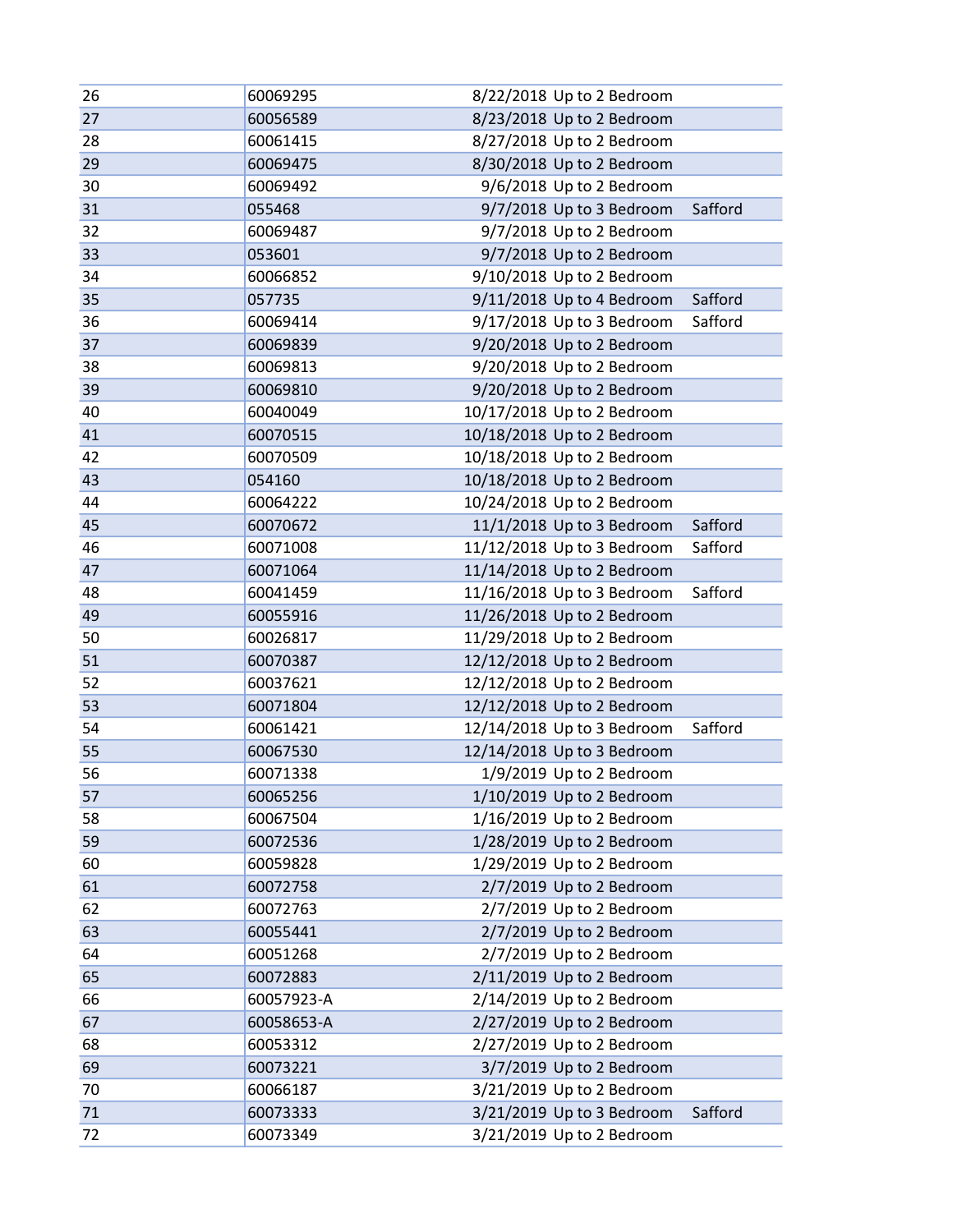| 74<br>60071063<br>3/27/2019 Up to 2 Bedroom<br>4/4/2019 Up to 2 Bedroom<br>75<br>60071704<br>4/4/2019 Up to 2 Bedroom<br>76<br>60073946<br>77<br>4/25/2019 Up to 3 Bedroom<br>Safford<br>60029612<br>5/2/2019 Up to 2 Bedroom<br>78<br>60074731 |  |
|-------------------------------------------------------------------------------------------------------------------------------------------------------------------------------------------------------------------------------------------------|--|
|                                                                                                                                                                                                                                                 |  |
|                                                                                                                                                                                                                                                 |  |
|                                                                                                                                                                                                                                                 |  |
|                                                                                                                                                                                                                                                 |  |
|                                                                                                                                                                                                                                                 |  |
| 79<br>5/9/2019 Up to 2 Bedroom<br>60075051                                                                                                                                                                                                      |  |
| 5/9/2019 Up to 2 Bedroom<br>80<br>60074877                                                                                                                                                                                                      |  |
| 5/9/2019 Up to 2 Bedroom<br>81<br>60073007                                                                                                                                                                                                      |  |
| 5/16/2019 Up to 2 Bedroom<br>82<br>60055384                                                                                                                                                                                                     |  |
| 5/16/2019 Up to 2 Bedroom<br>83<br>60075211                                                                                                                                                                                                     |  |
| 6/7/2019 Up to 2 Bedroom<br>84<br>60063250                                                                                                                                                                                                      |  |
| 6/13/2019 Up to 3 Bedroom<br>85<br>60076045<br>Safford                                                                                                                                                                                          |  |
| 86<br>6/27/2019 Up to 2 Bedroom<br>60076288                                                                                                                                                                                                     |  |
| 7/1/2019 Up to 2 Bedroom<br>87<br>030384                                                                                                                                                                                                        |  |
| 88<br>60072966<br>7/5/2019 Up to 2 Bedroom                                                                                                                                                                                                      |  |
| 7/11/2019 Up to 2 Bedroom<br>89<br>60076601                                                                                                                                                                                                     |  |
| 60076579<br>7/11/2019 Up to 2 Bedroom<br>90                                                                                                                                                                                                     |  |
| 91<br>7/11/2019 Up to 3 Bedroom<br>Safford<br>60076581                                                                                                                                                                                          |  |
| 7/11/2019 Up to 2 Bedroom<br>92<br>60065631                                                                                                                                                                                                     |  |
| 93<br>7/11/2019 Up to 2 Bedroom<br>60076591                                                                                                                                                                                                     |  |
| 7/22/2019 Up to 2 Bedroom<br>94<br>60071866                                                                                                                                                                                                     |  |
| 7/25/2019 Up to 2 Bedroom<br>95<br>60076941                                                                                                                                                                                                     |  |
| 96<br>8/5/2019 Up to 2 Bedroom<br>60077362                                                                                                                                                                                                      |  |
| 8/8/2019 Up to 2 Bedroom<br>97<br>046621                                                                                                                                                                                                        |  |
| 8/12/2019 Up to 3 Bedroom<br>98<br>60077282<br>Safford                                                                                                                                                                                          |  |
| 8/19/2019 Up to 2 Bedroom<br>60066169<br>99                                                                                                                                                                                                     |  |
| 8/22/2019 Up to 3 Bedroom<br>100<br>60077609<br>Safford                                                                                                                                                                                         |  |
| 8/22/2019 Up to 2 Bedroom<br>101<br>60077588                                                                                                                                                                                                    |  |
| 8/22/2019 Up to 2 Bedroom<br>102<br>60077558                                                                                                                                                                                                    |  |
| 8/23/2019 Up to 2 Bedroom<br>103<br>053198                                                                                                                                                                                                      |  |
| 8/30/2019 Up to 2 Bedroom<br>104<br>60076838                                                                                                                                                                                                    |  |
| 105<br>9/4/2019 Up to 4 Bedroom<br>051050                                                                                                                                                                                                       |  |
| 106<br>9/6/2019 Up to 2 Bedroom<br>60077664                                                                                                                                                                                                     |  |
| 107<br>9/6/2019 Up to 3 Bedroom<br>60077841<br>Safford                                                                                                                                                                                          |  |
| 9/6/2019 Up to 2 Bedroom<br>108<br>60077112                                                                                                                                                                                                     |  |
| 9/6/2019 Up to 2 Bedroom<br>109<br>60077825                                                                                                                                                                                                     |  |
| 110<br>9/6/2019 Up to 2 Bedroom<br>60071895                                                                                                                                                                                                     |  |
| 9/6/2019 Up to 2 Bedroom<br>60077676<br>111                                                                                                                                                                                                     |  |
| 9/6/2019 Up to 2 Bedroom<br>112<br>60077922                                                                                                                                                                                                     |  |
| 9/6/2019 Up to 3 Bedroom<br>113<br>Safford<br>60077915                                                                                                                                                                                          |  |
| 9/10/2019 Up to 3 Bedroom<br>Safford<br>114<br>057131                                                                                                                                                                                           |  |
| 9/11/2019 Up to 2 Bedroom<br>115<br>018558-A                                                                                                                                                                                                    |  |
| 9/19/2019 Up to 2 Bedroom<br>116<br>60078156                                                                                                                                                                                                    |  |
| 9/19/2019 Up to 2 Bedroom<br>117<br>60070382                                                                                                                                                                                                    |  |
| 9/19/2019 Up to 2 Bedroom<br>118<br>60078160                                                                                                                                                                                                    |  |
| 9/19/2019 Up to 2 Bedroom<br>119<br>050639                                                                                                                                                                                                      |  |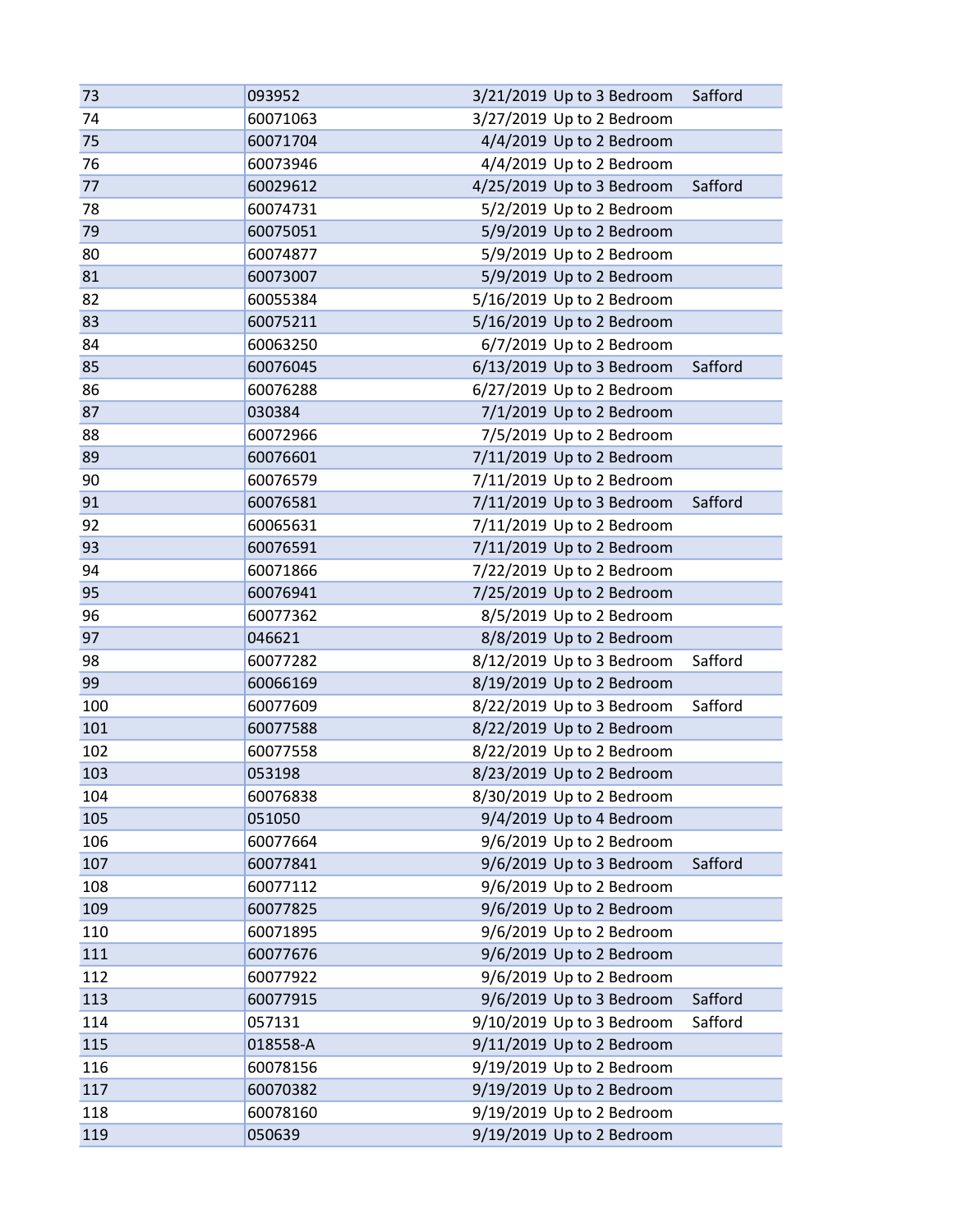| 120 | 60051890   | 9/19/2019 Up to 3 Bedroom  | Safford |
|-----|------------|----------------------------|---------|
| 121 | 60078201   | 9/19/2019 Up to 2 Bedroom  |         |
| 122 | 60051675   | 9/19/2019 Up to 2 Bedroom  |         |
| 123 | 60067004   | 9/20/2019 Up to 2 Bedroom  |         |
| 124 | 60065034   | 10/3/2019 Up to 2 Bedroom  |         |
| 125 | 60075031   | 10/3/2019 Up to 2 Bedroom  |         |
| 126 | 60078561   | 10/3/2019 Up to 2 Bedroom  |         |
| 127 | 60078570   | 10/3/2019 Up to 2 Bedroom  |         |
| 128 | 60068948   | 10/3/2019 Up to 3 Bedroom  | Safford |
| 129 | 60060113   | 10/4/2019 Up to 2 Bedroom  |         |
| 130 | 60070623   | 10/9/2019 Up to 2 Bedroom  |         |
| 131 | 60078773   | 10/10/2019 Up to 2 Bedroom |         |
| 132 | 60078737   | 10/15/2019 Up to 3 Bedroom |         |
| 133 | 60067767   | 10/15/2019 Up to 2 Bedroom |         |
| 134 | 60063755   | 10/16/2019 Up to 3 Bedroom |         |
| 135 | 60076959   | 10/16/2019 Up to 2 Bedroom |         |
| 136 | 60032897-B | 10/16/2019 Up to 3 Bedroom |         |
| 137 | 60078727   | 10/17/2019 Up to 2 Bedroom |         |
| 138 | 60078715   | 10/17/2019 Up to 2 Bedroom |         |
| 139 | 60067388   | 10/17/2019 Up to 3 Bedroom |         |
| 140 | 60078943   | 10/17/2019 Up to 2 Bedroom |         |
| 141 | 60042124   | 10/23/2019 Up to 4 Bedroom |         |
| 142 | 092049     | 10/25/2019 Up to 3 Bedroom |         |
| 143 | 60079117   | 10/31/2019 Up to 2 Bedroom |         |
| 144 | 60079164   | 10/31/2019 Up to 2 Bedroom |         |
| 145 | 60072477   | 10/31/2019 Up to 2 Bedroom |         |
| 146 | 60067711   | 10/31/2019 Up to 4 Bedroom |         |
| 147 | 60067508   | 10/31/2019 Up to 2 Bedroom |         |
| 148 | 60070563   | 11/4/2019 Up to 3 Bedroom  |         |
| 149 | 60077587   | 11/4/2019 Up to 2 Bedroom  |         |
| 150 | 053039-B   | 11/6/2019 Up to 4 Bedroom  | Safford |
| 151 | 030399     | 11/7/2019 Up to 4 Bedroom  |         |
| 152 | 60071010   | 11/7/2019 Up to 3 Bedroom  |         |
| 153 | 60067081-B | 11/8/2019 Up to 2 Bedroom  |         |
| 154 | 60024478-C | 11/12/2019 Up to 3 Bedroom |         |
| 155 | 60042258-B | 11/13/2019 Up to 2 Bedroom |         |
| 156 | 60079490   | 11/14/2019 Up to 3 Bedroom |         |
| 157 | 058284     | 11/14/2019 Up to 3 Bedroom |         |
| 158 | 60079513   | 11/14/2019 Up to 3 Bedroom |         |
| 159 | 60079489   | 11/14/2019 Up to 4 Bedroom | Safford |
| 160 | 60079499   | 11/14/2019 Up to 2 Bedroom |         |
| 161 | 60079509   | 11/14/2019 Up to 3 Bedroom |         |
| 162 | 60079531   | 11/14/2019 Up to 3 Bedroom |         |
| 163 | 60076294   | 11/14/2019 Up to 3 Bedroom |         |
| 164 | 60078384   | 11/14/2019 Up to 2 Bedroom |         |
| 165 | 60068644   | 11/18/2019 Up to 2 Bedroom |         |
| 166 | 60042598   | 11/20/2019 Up to 3 Bedroom |         |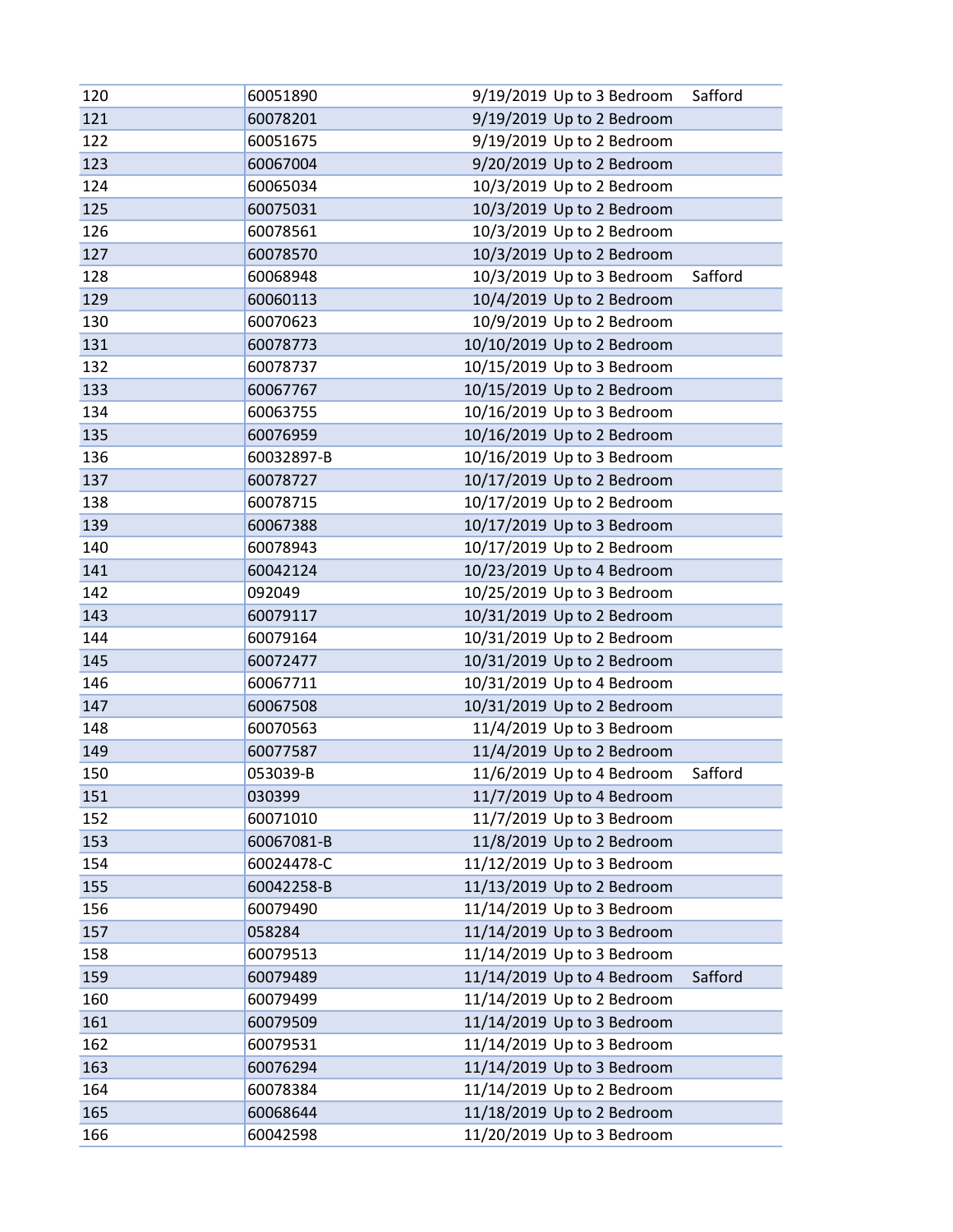| 167 | 60061810   | 12/5/2019 Up to 3 Bedroom  | Safford |
|-----|------------|----------------------------|---------|
| 168 | 60067576-B | 12/9/2019 Up to 3 Bedroom  |         |
| 169 | 61002513   | 12/10/2019 Up to 3 Bedroom |         |
| 170 | 60059405-C | 12/10/2019 Up to 3 Bedroom |         |
| 171 | 60056332-B | 12/11/2019 Up to 4 Bedroom |         |
| 172 | 61000070   | 12/12/2019 Up to 3 Bedroom |         |
| 173 | 61000047   | 12/12/2019 Up to 3 Bedroom |         |
| 174 | 61000115   | 12/17/2019 Up to 2 Bedroom |         |
| 175 | 054670     | 12/19/2019 Up to 3 Bedroom |         |
| 176 | 61000102   | 12/19/2019 Up to 2 Bedroom |         |
| 177 | 61000105   | 12/19/2019 Up to 2 Bedroom |         |
| 178 | 61000104   | 12/19/2019 Up to 2 Bedroom |         |
| 179 | 61000100   | 12/19/2019 Up to 2 Bedroom |         |
| 180 | 61000126   | 12/19/2019 Up to 2 Bedroom |         |
| 181 | 60072452   | 12/19/2019 Up to 3 Bedroom |         |
| 182 | 60046353-B | 12/30/2019 Up to 2 Bedroom |         |
| 183 | 60078733   | 1/7/2020 Up to 3 Bedroom   |         |
| 184 | 61000206   | 1/9/2020 Up to 3 Bedroom   |         |
| 185 | 60072457   | 1/9/2020 Up to 4 Bedroom   |         |
| 186 | 61000186   | 1/9/2020 Up to 2 Bedroom   |         |
| 187 | 60062070   | 1/9/2020 Up to 2 Bedroom   |         |
| 188 | 60078979   | 1/13/2020 Up to 2 Bedroom  |         |
| 189 | 60075053   | 1/15/2020 Up to 2 Bedroom  |         |
| 190 | 60079081   | 1/21/2020 Up to 2 Bedroom  |         |
| 191 | 60041049   | 1/23/2020 Up to 3 Bedroom  | Safford |
| 192 | 61000227   | 1/23/2020 Up to 3 Bedroom  |         |
| 193 | 61000255   | 1/23/2020 Up to 2 Bedroom  |         |
| 194 | 61000258   | 1/23/2020 Up to 3 Bedroom  |         |
| 195 | 019546     | 1/23/2020 Up to 3 Bedroom  |         |
| 196 | 61000243   | 1/23/2020 Up to 2 Bedroom  |         |
| 197 | 61000256   | 1/23/2020 Up to 3 Bedroom  |         |
| 198 | 61000261   | 1/23/2020 Up to 2 Bedroom  |         |
| 199 | 61000242   | 1/23/2020 Up to 2 Bedroom  |         |
| 200 | 61000252   | 1/23/2020 Up to 2 Bedroom  |         |
| 201 | 065997     | 1/23/2020 Up to 4 Bedroom  |         |
| 202 | 61000279   | 1/23/2020 Up to 2 Bedroom  |         |
| 203 | 61000264   | 1/23/2020 Up to 2 Bedroom  |         |
| 204 | 61000277   | 1/23/2020 Up to 3 Bedroom  | Safford |
| 205 | 61000257   | 1/23/2020 Up to 3 Bedroom  |         |
| 206 | 60055078-B | 1/28/2020 Up to 3 Bedroom  |         |
| 207 | 61000286   | 1/30/2020 Up to 2 Bedroom  |         |
| 208 | 61000287   | 1/30/2020 Up to 3 Bedroom  |         |
| 209 | 60058638   | 1/30/2020 Up to 2 Bedroom  |         |
| 210 | 60056211   | 1/30/2020 Up to 2 Bedroom  |         |
| 211 | 61000179   | 1/30/2020 Up to 2 Bedroom  |         |
| 212 | 092926-B   | 1/30/2020 Up to 3 Bedroom  |         |
| 213 | 053709     | 2/3/2020 Up to 2 Bedroom   |         |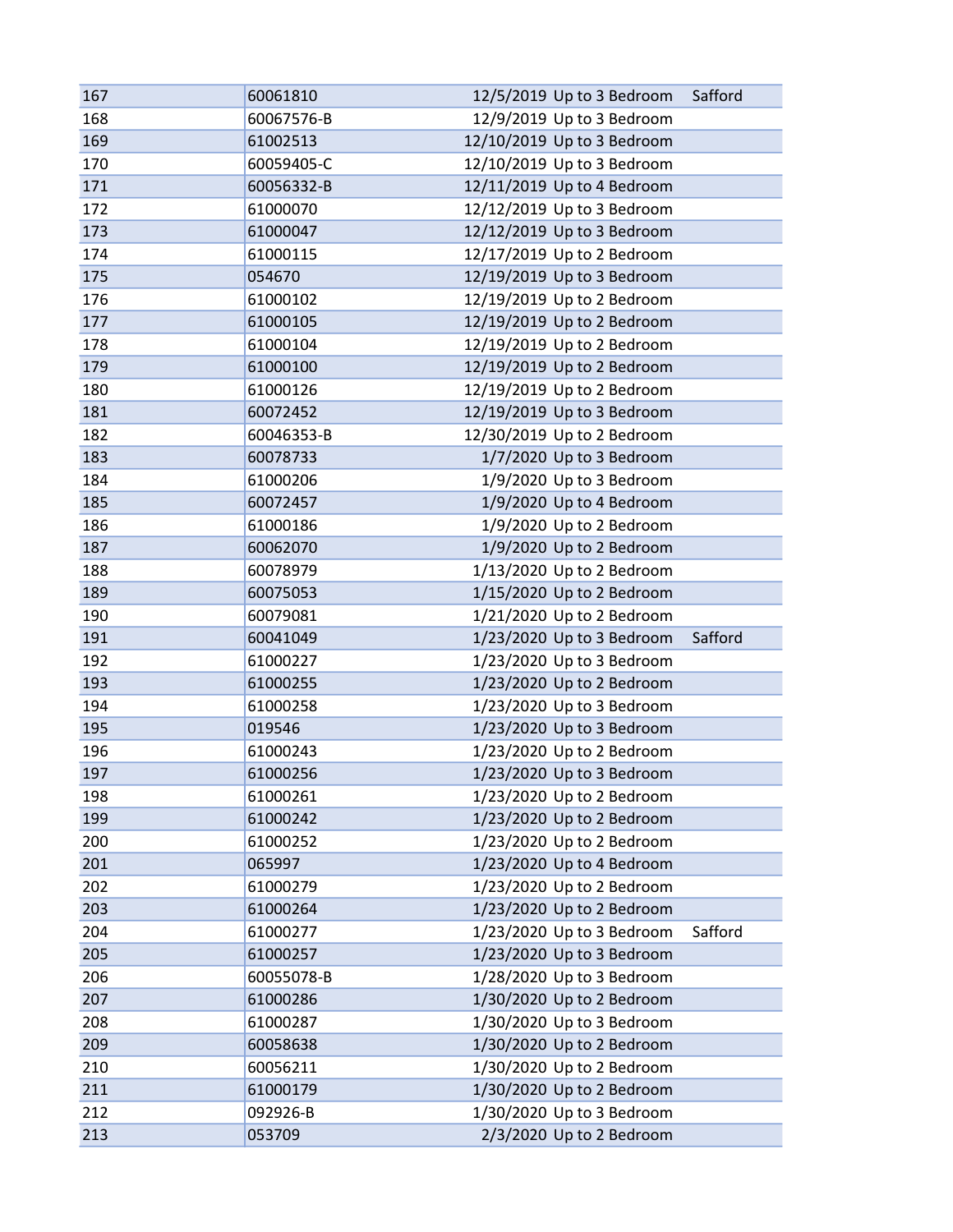| 214 | 60063899   | 2/3/2020 Up to 2 Bedroom             |  |
|-----|------------|--------------------------------------|--|
| 215 | 60060258   | 2/5/2020 Up to 2 Bedroom             |  |
| 216 | 61000300   | 2/6/2020 Up to 2 Bedroom             |  |
| 217 | 61000299   | 2/6/2020 Up to 2 Bedroom             |  |
| 218 | 61000266   | 2/6/2020 Up to 2 Bedroom             |  |
| 219 | 61000314   | 2/6/2020 Up to 2 Bedroom             |  |
| 220 | 60060322   | 2/10/2020 Up to 3 Bedroom            |  |
| 221 | 60069416   | 2/13/2020 Up to 2 Bedroom            |  |
| 222 | 60029368-B | 2/18/2020 Up to 4 Bedroom            |  |
| 223 | 019160-B   | 2/19/2020 Up to 3 Bedroom<br>Safford |  |
| 224 | 61000342   | 2/20/2020 Up to 2 Bedroom            |  |
| 225 | 61000347   | 2/20/2020 Up to 2 Bedroom            |  |
| 226 | 066669-B   | 2/27/2020 Up to 4 Bedroom            |  |
| 227 | 61000388   | 2/27/2020 Up to 3 Bedroom            |  |
| 228 | 61000386   | 2/27/2020 Up to 3 Bedroom            |  |
| 229 | 059957     | 2/27/2020 Up to 2 Bedroom            |  |
| 230 | 61000380   | 2/27/2020 Up to 3 Bedroom            |  |
| 231 | 61000389   | 2/27/2020 Up to 3 Bedroom            |  |
| 232 | 61000421   | 3/2/2020 Up to 3 Bedroom             |  |
| 233 | 61000391   | 3/3/2020 Up to 2 Bedroom             |  |
| 234 | 61000422   | 3/4/2020 Up to 2 Bedroom             |  |
| 235 | 054386     | 3/4/2020 Up to 2 Bedroom             |  |
| 236 | 61000437   | 3/4/2020 Up to 2 Bedroom             |  |
| 237 | 61000424   | 3/5/2020 Up to 2 Bedroom             |  |
| 238 | 60053749   | 3/6/2020 Up to 3 Bedroom             |  |
| 239 | 093055     | 3/6/2020 Up to 2 Bedroom             |  |
| 240 | 60041798   | 3/9/2020 Up to 3 Bedroom<br>Safford  |  |
| 241 | 61000474   | 3/18/2020 Up to 2 Bedroom            |  |
| 242 | 61000462   | 3/18/2020 Up to 2 Bedroom            |  |
| 243 | 61000483   | 3/30/2020 Up to 2 Bedroom            |  |
| 244 | 089326     | 3/31/2020 Up to 3 Bedroom            |  |
| 245 | 61000560   | 4/1/2020 Up to 3 Bedroom             |  |
| 246 | 60075279   | 4/13/2020 Up to 2 Bedroom            |  |
| 247 | 60039584   | 5/12/2020 Up to 3 Bedroom            |  |
| 248 | 60054895   | 5/26/2020 Up to 3 Bedroom            |  |
| 249 | 60063914   | 5/27/2020 Up to 2 Bedroom            |  |
| 250 | 60063902   | 6/5/2020 Up to 3 Bedroom             |  |
| 251 | 60057500   | 6/5/2020 Up to 3 Bedroom             |  |
| 252 | 61000531   | 6/9/2020 Up to 3 Bedroom             |  |
| 253 | 60072751   | 6/22/2020 Up to 3 Bedroom            |  |
| 254 | 058214     | 6/26/2020 Up to 4 Bedroom            |  |
| 255 | 61000471   | 6/29/2020 Up to 2 Bedroom            |  |
| 256 | 60027899   | 7/14/2020 Up to 3 Bedroom            |  |
| 257 | 61000358   | 7/20/2020 Up to 3 Bedroom            |  |
| 258 | 066499     | 7/27/2020 Up to 2 Bedroom            |  |
| 259 | 60051245   | 7/29/2020 Up to 3 Bedroom            |  |
| 260 | 018299     | 8/4/2020 Up to 3 Bedroom<br>Safford  |  |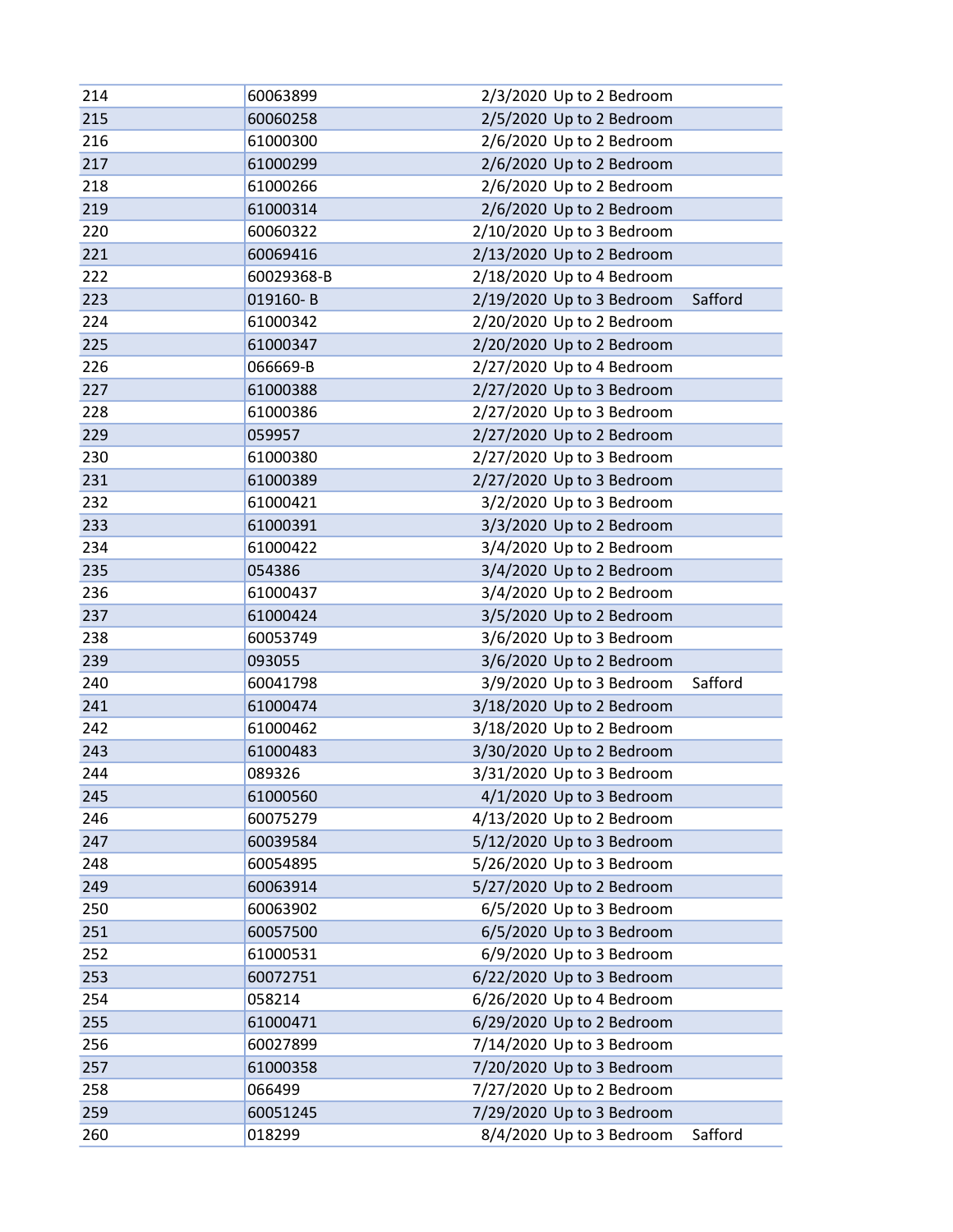| 261 | 60062487      | 8/7/2020 Up to 3 Bedroom              |
|-----|---------------|---------------------------------------|
| 262 | 60072461      | 8/12/2020 Up to 2 Bedroom             |
| 263 | 60063021      | 8/14/2020 Up to 3 Bedroom<br>Safford  |
| 264 | 60025611      | 8/17/2020 Up to 2 Bedroom             |
| 265 | 60067392      | 8/17/2020 Up to 2 Bedroom             |
| 266 | 61000199      | 8/21/2020 Up to 3 Bedroom             |
| 267 | 60063207      | 8/31/2020 Up to 4 Bedroom<br>Safford  |
| 268 | 055496        | 9/2/2020 Up to 3 Bedroom              |
| 269 | 60067798      | 9/4/2020 Up to 3 Bedroom              |
| 270 | 60038762      | 9/4/2020 Up to 3 Bedroom              |
| 271 | 60065299      | 9/18/2020 Up to 4 Bedroom             |
| 272 | 61000668      | 9/21/2020 Up to 3 Bedroom             |
| 273 | 060473        | 9/23/2020 Up to 3 Bedroom             |
| 274 | 60062456      | 9/25/2020 Up to 3 Bedroom             |
| 275 | 60027700      | 9/29/2020 Up to 2 Bedroom             |
| 276 | 60077417      | 9/30/2020 Up to 2 Bedroom             |
| 277 | 060131        | 9/30/2020 Up to 3 Bedroom             |
| 278 | 60052013      | 10/6/2020 Up to 2 Bedroom             |
| 279 | 60074566      | 10/21/2020 Up to 2 Bedroom            |
| 280 | 61000794      | 10/26/2020 Up to 2 Bedroom            |
| 281 | 60034843      | 10/27/2020 Up to 2 Bedroom            |
| 282 | 60075451      | 10/28/2020 Up to 3 Bedroom            |
| 283 | 053492        | 11/3/2020 Up to 3 Bedroom             |
| 284 | 61000043      | 11/5/2020 Up to 2 Bedroom             |
| 285 | 60067087      | 11/10/2020 Up to 2 Bedroom            |
| 286 | 60066244      | 11/12/2020 Up to 3 Bedroom            |
| 287 | 61000874      | 11/18/2020 Up to 4 Bedroom            |
| 288 | 61000892      | 11/18/2020 Up to 3 Bedroom            |
| 289 | 60065773      | 11/19/2020 Up to 3 Bedroom            |
| 290 | 61000806      | 11/20/2020 Up to 3 Bedroom            |
| 291 | 61000905      | 12/1/2020 Up to 3 Bedroom             |
| 292 | 60057505      | 12/3/2020 Up to 3 Bedroom             |
| 293 | 60047729      | 12/3/2020 Up to 3 Bedroom             |
| 294 | 057480        | 12/3/2020 Up to 3 Bedroom             |
| 295 | 60062106      | 12/7/2020 Up to 2 Bedroom             |
| 296 | 60047040      | 12/7/2020 Up to 4 Bedroom             |
| 297 | 60034688      | 12/7/2020 Up to 3 Bedroom             |
| 298 | 60073587      | 12/10/2020 Up to 2 Bedroom            |
| 299 | 028149-121120 | 12/11/2020 Up to 4 Bedroom            |
| 300 | 60063963      | 12/14/2020 Up to 2 Bedroom            |
| 301 | 60051147      | 12/16/2020 Up to 4 Bedroom<br>Safford |
| 302 | 61000972      | 12/16/2020 Up to 3 Bedroom            |
| 303 | 61000980      | 12/16/2020 Up to 3 Bedroom            |
| 304 | 61000974      | 12/16/2020 Up to 3 Bedroom            |
| 305 | 054723        | 12/21/2020 Up to 2 Bedroom            |
| 306 | 60058539      | 12/23/2020 Up to 3 Bedroom            |
| 307 | 60074205      | 12/29/2020 Up to 2 Bedroom            |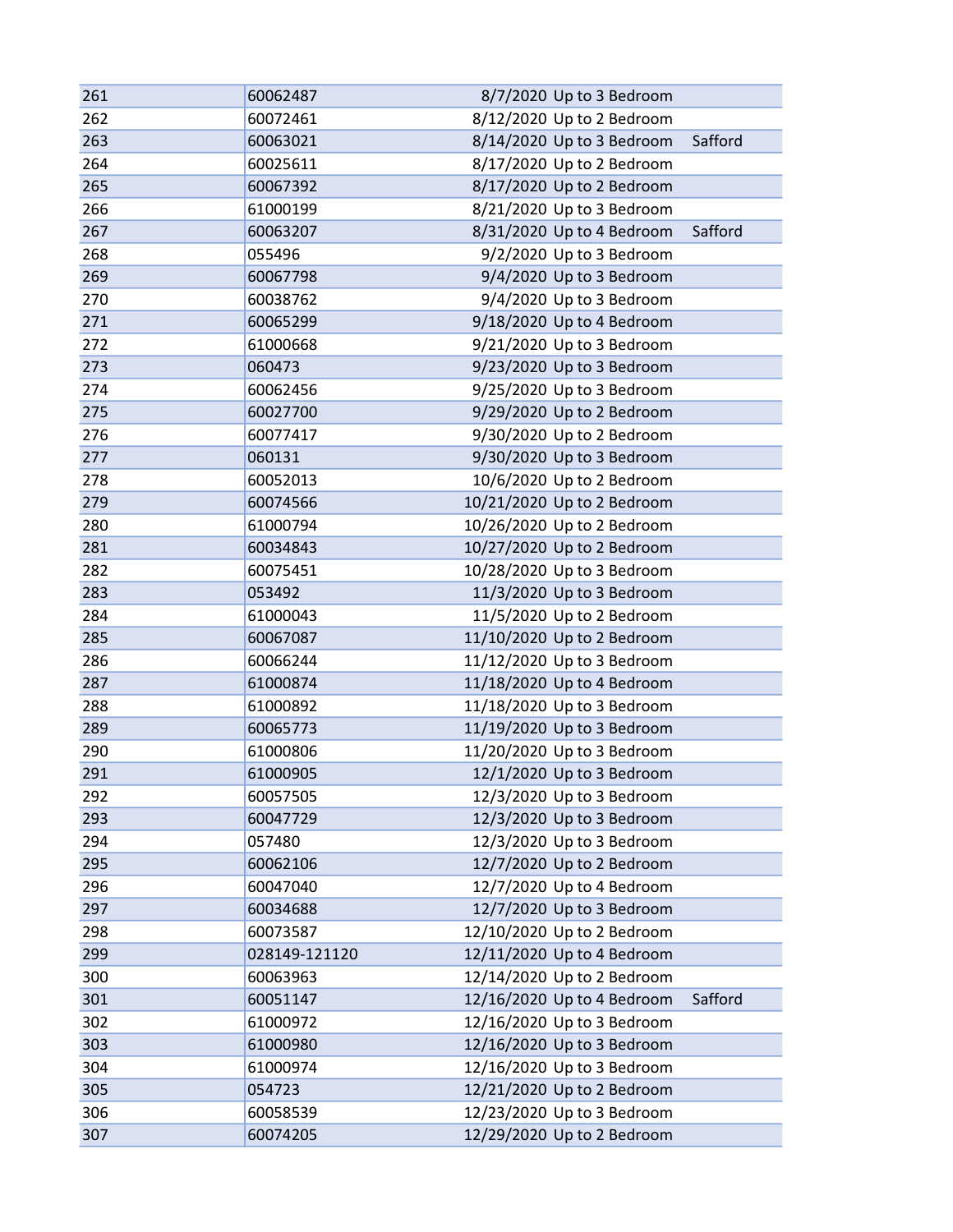| 308 | 61000979        | 12/30/2020 Up to 2 Bedroom           |
|-----|-----------------|--------------------------------------|
| 309 | 60041439        | 1/5/2021 Up to 3 Bedroom             |
| 310 | 60071109        | 1/6/2021 Up to 2 Bedroom             |
| 311 | 61000210        | 1/11/2021 Up to 3 Bedroom<br>Safford |
| 312 | 60067597        | 1/11/2021 Up to 4 Bedroom            |
| 313 | 029858          | 1/18/2021 Up to 3 Bedroom<br>Safford |
| 314 | 61000045        | 1/21/2021 Up to 2 Bedroom            |
| 315 | 60063475        | 1/27/2021 Up to 3 Bedroom            |
| 316 | 60041062        | 1/27/2021 Up to 3 Bedroom            |
| 317 | 060742          | 1/27/2021 Up to 4 Bedroom<br>Safford |
| 318 | 61000767        | 1/27/2021 Up to 2 Bedroom            |
| 319 | 61001197        | 1/27/2021 Up to 2 Bedroom            |
| 320 | 60023171        | 1/29/2021 Up to 3 Bedroom            |
| 321 | 61000783        | 2/1/2021 Up to 2 Bedroom             |
| 322 | 61001163        | 2/3/2021 Up to 2 Bedroom             |
| 323 | 60057905        | 2/4/2021 Up to 3 Bedroom             |
| 324 | 60069576        | 2/5/2021 Up to 3 Bedroom             |
| 325 | 60034215        | 2/8/2021 Up to 4 Bedroom<br>Safford  |
| 326 | 60066711        | 2/11/2021 Up to 3 Bedroom            |
| 327 | 090620          | 2/12/2021 Up to 3 Bedroom            |
| 328 | 61001142        | 2/12/2021 Up to 3 Bedroom            |
| 329 | 062612          | 2/15/2021 Up to 2 Bedroom            |
| 330 | 60056537        | 2/16/2021 Up to 2 Bedroom            |
| 331 | 60074634        | 2/17/2021 Up to 2 Bedroom            |
| 332 | 60048288        | 2/19/2021 Up to 2 Bedroom            |
| 333 | 61001280        | 2/19/2021 Up to 2 Bedroom            |
| 334 | 61001274        | 2/23/2021 Up to 3 Bedroom<br>Safford |
| 335 | 600516960-22321 | 2/23/2021 Up to 4 Bedroom            |
| 336 | 60065140        | 2/26/2021 Up to 2 Bedroom            |
| 337 | 60071100        | 3/2/2021 Up to 3 Bedroom<br>Safford  |
| 338 | 61001396        | 3/4/2021 Up to 2 Bedroom             |
| 339 | 61001390        | 3/4/2021 Up to 3 Bedroom             |
| 340 | 60058464        | 3/8/2021 Up to 3 Bedroom             |
| 341 | 61001356        | 3/10/2021 Up to 3 Bedroom<br>Safford |
| 342 | 61000192        | 3/10/2021 Up to 3 Bedroom            |
| 343 | 61001363        | 3/11/2021 Up to 3 Bedroom            |
| 344 | 60072710        | 3/12/2021 Up to 3 Bedroom            |
| 345 | 053545          | 3/16/2021 Up to 3 Bedroom<br>Safford |
| 346 | 61001302        | 3/25/2021 Up to 2 Bedroom            |
| 347 | 61001541        | 3/26/2021 Up to 3 Bedroom            |
| 348 | 60033138        | 3/29/2021 Up to 3 Bedroom            |
| 349 | 61000856        | 3/29/2021 Up to 2 Bedroom            |
| 350 | 61001573        | 3/30/2021 Up to 3 Bedroom            |
| 351 | 60083833        | 3/31/2021 Up to 2 Bedroom            |
| 352 | 60062809        | 4/1/2021 Up to 2 Bedroom             |
| 353 | 60077438        | 4/5/2021 Up to 2 Bedroom             |
| 354 | 60080115        | 4/5/2021 Up to 2 Bedroom             |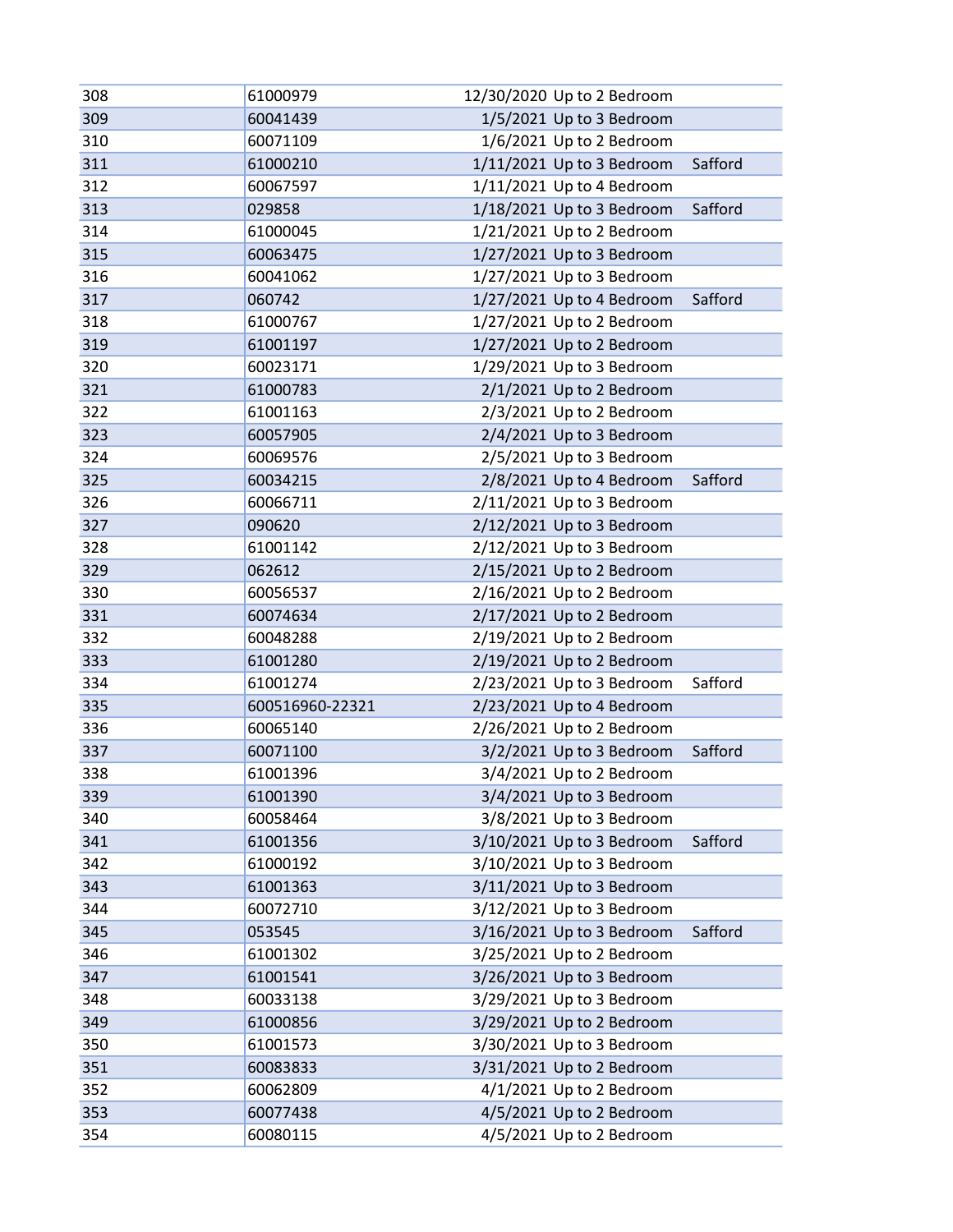| 355 | 61001560       | 4/6/2021 Up to 2 Bedroom  |         |
|-----|----------------|---------------------------|---------|
| 356 | 60083824       | 4/6/2021 Up to 2 Bedroom  |         |
| 357 | 60040574-41221 | 4/8/2021 Up to 3 Bedroom  |         |
| 358 | 61001062       | 4/8/2021 Up to 2 Bedroom  |         |
| 359 | 61001449       | 4/9/2021 Up to 2 Bedroom  |         |
| 360 | 61001671       | 4/13/2021 Up to 3 Bedroom |         |
| 361 | 61001686       | 4/13/2021 Up to 2 Bedroom |         |
| 362 | 61001558       | 4/14/2021 Up to 3 Bedroom |         |
| 363 | 61001627       | 4/14/2021 Up to 2 Bedroom |         |
| 364 | 61001394       | 4/15/2021 Up to 2 Bedroom |         |
| 365 | 61001224       | 4/15/2021 Up to 2 Bedroom |         |
| 366 | 60077418       | 4/16/2021 Up to 2 Bedroom |         |
| 367 | 61000234       | 4/21/2021 Up to 2 Bedroom |         |
| 368 | 60071344       | 4/26/2021 Up to 2 Bedroom |         |
| 369 | 61000833       | 4/26/2021 Up to 3 Bedroom |         |
| 370 | 61001685       | 4/26/2021 Up to 2 Bedroom |         |
| 371 | 60054683       | 4/26/2021 Up to 2 Bedroom |         |
| 372 | 61001633       | 4/26/2021 Up to 2 Bedroom |         |
| 373 | 61000384       | 4/28/2021 Up to 2 Bedroom |         |
| 374 | 61001786       | 4/28/2021 Up to 2 Bedroom |         |
| 375 | 61001690       | 4/28/2021 Up to 3 Bedroom |         |
| 376 | 60060770       | 5/3/2021 Up to 2 Bedroom  |         |
| 377 | 60053680       | 5/3/2021 Up to 3 Bedroom  |         |
| 378 | 61001825       | 5/10/2021 Up to 2 Bedroom |         |
| 379 | 61001733       | 5/12/2021 Up to 2 Bedroom |         |
| 380 | 61001571       | 5/14/2021 Up to 4 Bedroom | Safford |
| 381 | 61000425       | 5/18/2021 Up to 2 Bedroom |         |
| 382 | 60042379       | 5/19/2021 Up to 4 Bedroom |         |
| 383 | 018316         | 5/20/2021 Up to 4 Bedroom | Safford |
| 384 | 60064648-52421 | 5/20/2021 Up to 4 Bedroom |         |
| 385 | 60083208       | 5/24/2021 Up to 3 Bedroom |         |
| 386 | 054078         | 5/25/2021 Up to 3 Bedroom |         |
| 387 | 60061551       | 5/25/2021 Up to 3 Bedroom |         |
| 388 | 60067074       | 6/1/2021 Up to 3 Bedroom  |         |
| 389 | 063825         | 6/1/2021 Up to 2 Bedroom  |         |
| 390 | 61002157       | 6/1/2021 Up to 3 Bedroom  |         |
| 391 | 61001784       | 6/1/2021 Up to 2 Bedroom  |         |
| 392 | 61002096       | 6/1/2021 Up to 2 Bedroom  |         |
| 393 | 059833         | 6/7/2021 Up to 3 Bedroom  |         |
| 394 | 61002149       | 6/7/2021 Up to 3 Bedroom  |         |
| 395 | 61002135       | 6/8/2021 Up to 2 Bedroom  |         |
| 396 | 61001559       | 6/8/2021 Up to 2 Bedroom  |         |
| 397 | 60033482       | 6/8/2021 Up to 3 Bedroom  | Safford |
| 398 | 60040839       | 6/8/2021 Up to 3 Bedroom  |         |
| 399 | 61001860       | 6/9/2021 Up to 3 Bedroom  |         |
| 400 | 61001861       | 6/9/2021 Up to 2 Bedroom  |         |
| 401 | 60062121       | 6/10/2021 Up to 4 Bedroom |         |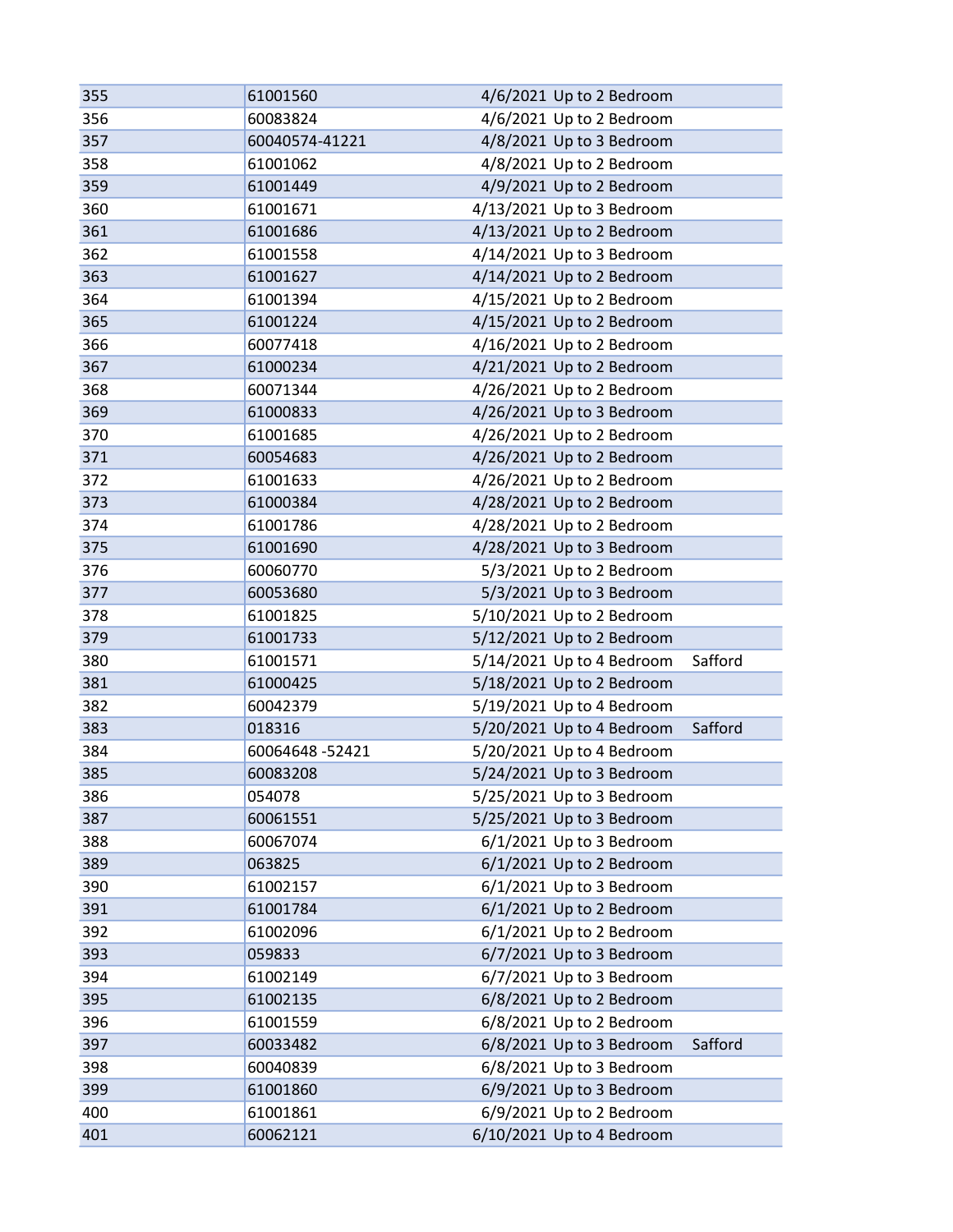| 402 | 61001682          | 6/10/2021 Up to 3 Bedroom            |
|-----|-------------------|--------------------------------------|
| 403 | 61002133          | 6/11/2021 Up to 2 Bedroom            |
| 404 | 058061            | 6/14/2021 Up to 2 Bedroom            |
| 405 | 61002007          | 6/15/2021 Up to 2 Bedroom            |
| 406 | 61002222          | 6/16/2021 Up to 2 Bedroom            |
| 407 | 61002251          | 6/18/2021 Up to 2 Bedroom            |
| 408 | 61002310          | 6/18/2021 Up to 2 Bedroom            |
| 409 | 60085437          | 6/22/2021 Up to 3 Bedroom            |
| 410 | 55996             | 6/22/2021 Up to 2 Bedroom            |
| 411 | 61002288          | 6/23/2021 Up to 2 Bedroom            |
| 412 | 61001930          | 6/25/2021 Up to 2 Bedroom            |
| 413 | 60070278          | 6/25/2021 Up to 2 Bedroom            |
| 414 | 61002129          | 6/28/2021 Up to 2 Bedroom            |
| 415 | 60064866          | 6/28/2021 Up to 2 Bedroom            |
| 416 | 61001683          | 6/29/2021 Up to 3 Bedroom<br>Safford |
| 417 | 567888            | 6/29/2021 Up to 3 Bedroom<br>Safford |
| 418 | 61001770          | 6/29/2021 Up to 2 Bedroom            |
| 419 | 61001856          | 6/30/2021 Up to 2 Bedroom            |
| 420 | 60083654          | 7/1/2021 Up to 2 Bedroom             |
| 421 | 16903             | 7/1/2021 Up to 2 Bedroom             |
| 422 | 61002327          | 7/1/2021 Up to 3 Bedroom             |
| 423 | 61000241          | 7/1/2021 Up to 2 Bedroom             |
| 424 | 60047836          | 7/2/2021 Up to 2 Bedroom             |
| 425 | 61002404          | 7/6/2021 Up to 2 Bedroom             |
| 426 | 61001186          | 7/6/2021 Up to 2 Bedroom             |
| 427 | 61002369          | 7/6/2021 Up to 2 Bedroom             |
| 428 | 051521            | 7/6/2021 Up to 3 Bedroom             |
| 429 | 61002407          | 7/7/2021 Up to 2 Bedroom             |
| 430 | 60070187          | 7/8/2021 Up to 2 Bedroom             |
| 431 | 60030915          | 7/8/2021 Up to 2 Bedroom             |
| 432 | 61002370          | 7/12/2021 Up to 2 Bedroom            |
| 433 | 61002463          | 7/12/2021 Up to 2 Bedroom            |
| 434 | 056046 -71321     | 7/13/2021 Up to 4 Bedroom            |
| 435 | 61002333          | 7/13/2021 Up to 2 Bedroom            |
| 436 | 60053134          | 7/14/2021 Up to 3 Bedroom<br>Safford |
| 437 | 057650            | 7/14/2021 Up to 3 Bedroom            |
| 438 | 60046723          | 7/16/2021 Up to 3 Bedroom            |
| 439 | 61002525          | 7/19/2021 Up to 3 Bedroom            |
| 440 | 61002524          | 7/20/2021 Up to 2 Bedroom            |
| 441 | 00055321          | 7/21/2021 Up to 3 Bedroom<br>Safford |
| 442 | 61002373          | 7/22/2021 Up to 3 Bedroom            |
| 443 | 60075759          | 7/26/2021 Up to 3 Bedroom            |
| 444 | 60055627          | 7/26/2021 Up to 3 Bedroom            |
| 445 | 60079141          | 7/27/2021 Up to 3 Bedroom            |
| 446 | 060297 -072721    | 7/27/2021 Up to 4 Bedroom            |
| 447 | 61002507          | 7/27/2021 Up to 3 Bedroom            |
| 448 | 60069752 - 7/27/2 | 7/27/2021 Up to 3 Bedroom            |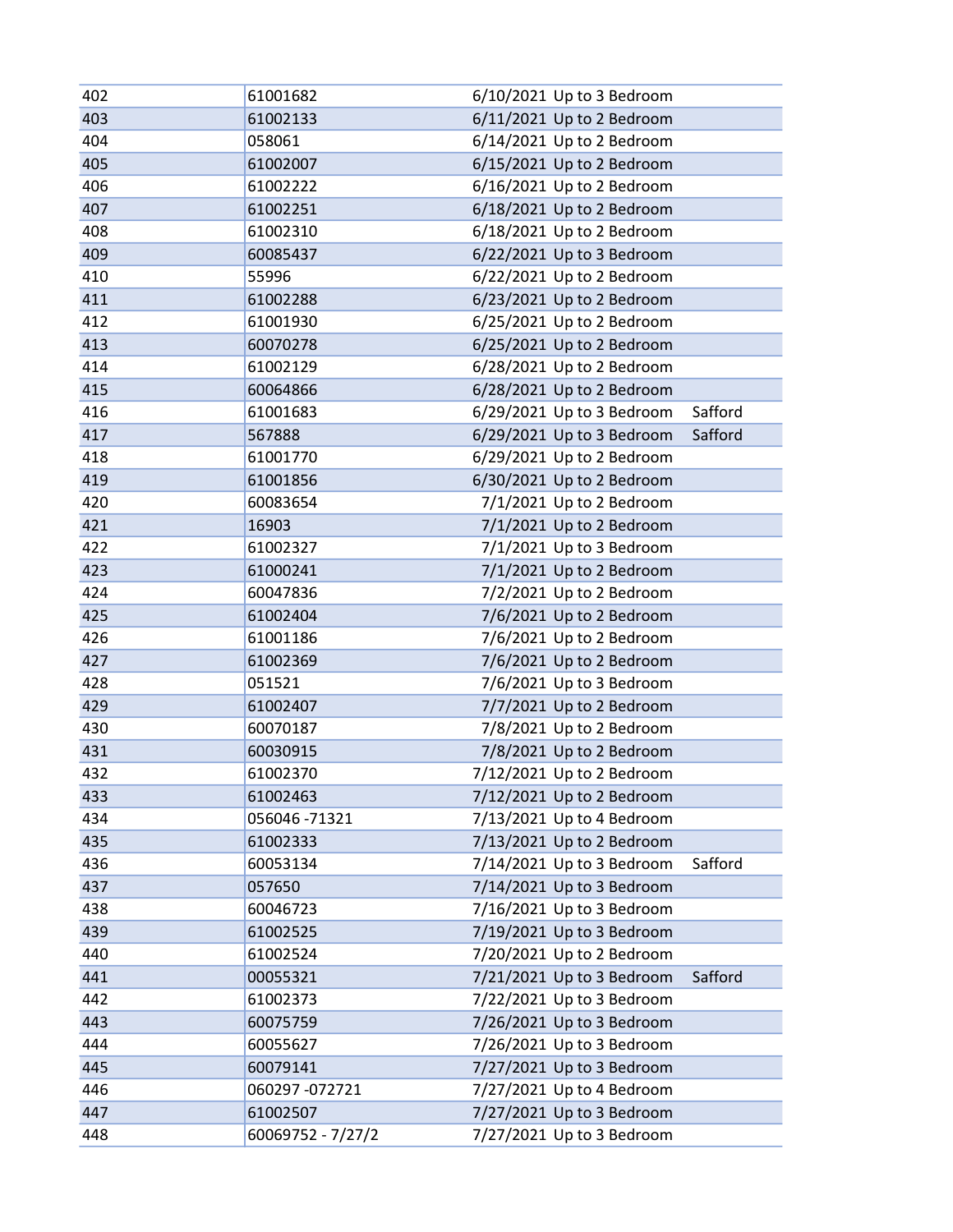| 449 | 60043259          | 7/28/2021 Up to 3 Bedroom            |
|-----|-------------------|--------------------------------------|
| 450 | 60051277          | 7/29/2021 Up to 3 Bedroom            |
| 451 | 60028944 - 7/29/2 | 7/29/2021 Up to 4 Bedroom            |
| 452 | 61001188          | 8/2/2021 Up to 2 Bedroom             |
| 453 | 093747            | 8/2/2021 Up to 3 Bedroom             |
| 454 | 60050017          | 8/3/2021 Up to 2 Bedroom             |
| 455 | 61002482          | 8/3/2021 Up to 3 Bedroom<br>Safford  |
| 456 | 052158            | 8/4/2021 Up to 3 Bedroom<br>Safford  |
| 457 | 60043283          | 8/4/2021 Up to 3 Bedroom<br>Safford  |
| 458 | 60055250          | 8/4/2021 Up to 3 Bedroom             |
| 459 | 60058483          | 8/4/2021 Up to 2 Bedroom             |
| 460 | 61002528          | 8/5/2021 Up to 2 Bedroom             |
| 461 | 61002523          | 8/6/2021 Up to 2 Bedroom             |
| 462 | 61001485          | 8/9/2021 Up to 2 Bedroom             |
| 463 | 60056350          | 8/11/2021 Up to 3 Bedroom<br>Safford |
| 464 | 61000822          | 8/11/2021 Up to 2 Bedroom            |
| 465 | 61002533          | 8/11/2021 Up to 2 Bedroom            |
| 466 | 60057670          | 8/12/2021 Up to 2 Bedroom            |
| 467 | 60055296          | 8/13/2021 Up to 3 Bedroom            |
| 468 | 60062788          | 8/16/2021 Up to 2 Bedroom            |
| 469 | 61225             | 8/17/2021 Up to 3 Bedroom<br>Safford |
| 470 | 61002714          | 8/17/2021 Up to 3 Bedroom            |
| 471 | 016870            | 8/19/2021 Up to 2 Bedroom            |
| 472 | 61002520          | 8/19/2021 Up to 3 Bedroom<br>Safford |
| 473 | 60083160          | 8/19/2021 Up to 2 Bedroom            |
| 474 | 61002764          | 8/25/2021 Up to 3 Bedroom            |
| 475 | 54809             | 8/26/2021 Up to 2 Bedroom            |
| 476 | 053016            | 8/26/2021 Up to 2 Bedroom            |
| 477 | 60055162          | 8/27/2021 Up to 2 Bedroom            |
| 478 | 60074405          | 8/30/2021 Up to 2 Bedroom            |
| 479 | 60068605          | 8/31/2021 Up to 4 Bedroom            |
| 480 | 61002845          | 8/31/2021 Up to 2 Bedroom            |
| 481 | 064193            | 8/31/2021 Up to 2 Bedroom            |
| 482 | 60084223          | 9/1/2021 Up to 2 Bedroom             |
| 483 | 60066267          | 9/2/2021 Up to 3 Bedroom<br>Safford  |
| 484 | 61002763          | 9/2/2021 Up to 2 Bedroom             |
| 485 | 61002840          | 9/3/2021 Up to 2 Bedroom             |
| 486 | 61002858          | 9/7/2021 Up to 2 Bedroom             |
| 487 | 092135            | 9/7/2021 Up to 3 Bedroom             |
| 488 | 60059527          | 9/7/2021 Up to 2 Bedroom             |
| 489 | 61002773          | 9/7/2021 Up to 4 Bedroom             |
| 490 | 61002375          | 9/8/2021 Up to 2 Bedroom             |
| 491 | 60079286          | 9/9/2021 Up to 3 Bedroom             |
| 492 | 61001495          | 9/9/2021 Up to 2 Bedroom             |
| 493 | 60065711          | 9/13/2021 Up to 2 Bedroom            |
| 494 | 61002119          | 9/14/2021 Up to 2 Bedroom            |
| 495 | 61001250          | 9/15/2021 Up to 2 Bedroom            |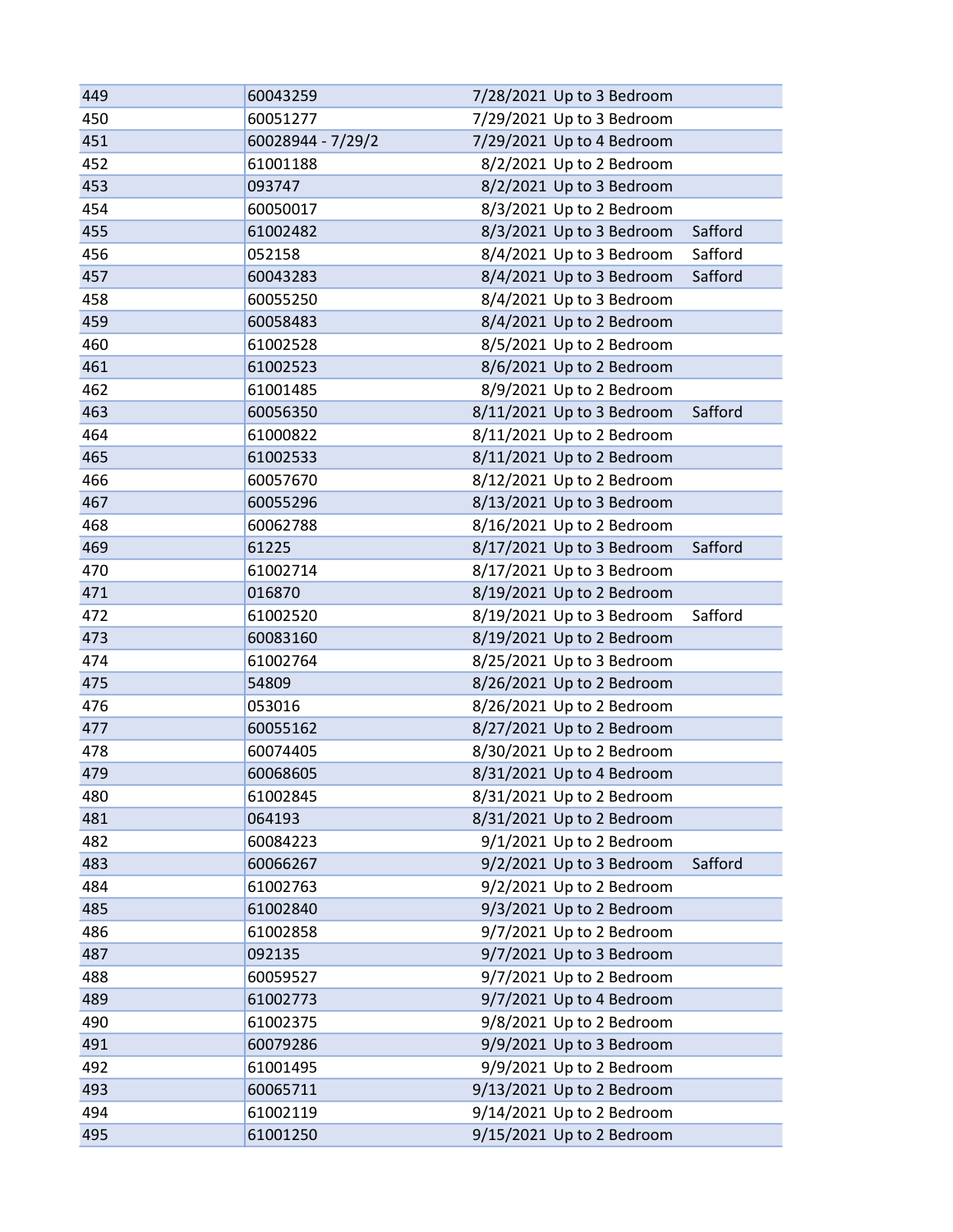| 496        | 61001852             | 9/16/2021 Up to 2 Bedroom                                |
|------------|----------------------|----------------------------------------------------------|
| 497        | 60040032             | 9/16/2021 Up to 2 Bedroom                                |
| 498        | 60076759             | 9/17/2021 Up to 2 Bedroom                                |
| 499        | 065955               | 9/20/2021 Up to 2 Bedroom                                |
| 500        | 60030564             | 9/20/2021 Up to 2 Bedroom                                |
| 501        | 053803               | 9/22/2021 Up to 4 Bedroom                                |
| 502        | 61000075             | 9/22/2021 Up to 3 Bedroom                                |
| 503        | 60039992             | 9/23/2021 Up to 2 Bedroom                                |
| 504        | 61002934             | 9/27/2021 Up to 2 Bedroom                                |
| 505        | 61003003             | 9/29/2021 Up to 3 Bedroom                                |
| 506        | 61002935             | 9/30/2021 Up to 2 Bedroom                                |
| 507        | 61002089             | 10/1/2021 Up to 2 Bedroom                                |
| 508        | 61002018             | 10/4/2021 Up to 2 Bedroom                                |
| 509        | 61002867             | 10/4/2021 Up to 3 Bedroom                                |
| 510        | 61002095             | 10/5/2021 Up to 2 Bedroom                                |
| 511        | 61002980             | 10/7/2021 Up to 2 Bedroom                                |
| 512        | 61002994             | 10/7/2021 Up to 3 Bedroom                                |
| 513        | 61003059             | 10/8/2021 Up to 2 Bedroom                                |
| 514        | 61003029             | 10/8/2021 Up to 2 Bedroom                                |
| 515        | 61002801             | 10/9/2021 Up to 2 Bedroom                                |
| 516        | 063473               | 10/11/2021 Up to 3 Bedroom                               |
| 517        | 60047273             | 10/11/2021 Up to 3 Bedroom                               |
| 518        | 61002023             | 10/11/2021 Up to 2 Bedroom                               |
|            |                      |                                                          |
| 519        | 60057754 - 10/14/    | 10/14/2021 Up to 2 Bedroom                               |
| 520        | 60067623             | 10/14/2021 Up to 2 Bedroom                               |
| 521        | 66250                | 10/15/2021 Up to 3 Bedroom<br>Safford                    |
| 522        | 61002633             | 10/18/2021 Up to 2 Bedroom                               |
| 523        | 60069234             | 10/18/2021 Up to 2 Bedroom                               |
| 524        | 61002979             | 10/18/2021 Up to 2 Bedroom                               |
| 525        | 61002925             | 10/18/2021 Up to 2 Bedroom                               |
| 526        | 61003137             | 10/18/2021 Up to 3 Bedroom                               |
| 527        | 61003133             | 10/18/2021 Up to 2 Bedroom                               |
| 528        | 60043252             | 10/18/2021 Up to 2 Bedroom                               |
| 529        | 61002724             | 10/19/2021 Up to 3 Bedroom                               |
| 530        | 61003204             | 10/20/2021 Up to 2 Bedroom                               |
| 531        | 60070210             | 10/21/2021 Up to 2 Bedroom                               |
| 532        | 61000795             | 10/21/2021 Up to 3 Bedroom                               |
| 533        | 60052488             | 10/25/2021 Up to 3 Bedroom                               |
| 534        | 61002091             | 10/25/2021 Up to 2 Bedroom                               |
| 535        | 61003198             | 10/26/2021 Up to 2 Bedroom                               |
| 536        | 60064116             | 10/26/2021 Up to 3 Bedroom                               |
| 537        | 61002830             | 10/26/2021 Up to 2 Bedroom                               |
| 538        | 61000754             | 10/26/2021 Up to 3 Bedroom                               |
| 539        | 61001064             | 10/27/2021 Up to 3 Bedroom                               |
| 540        | 61002613             | 10/27/2021 Up to 3 Bedroom                               |
| 541<br>542 | 61003207<br>60031186 | 10/27/2021 Up to 2 Bedroom<br>10/28/2021 Up to 3 Bedroom |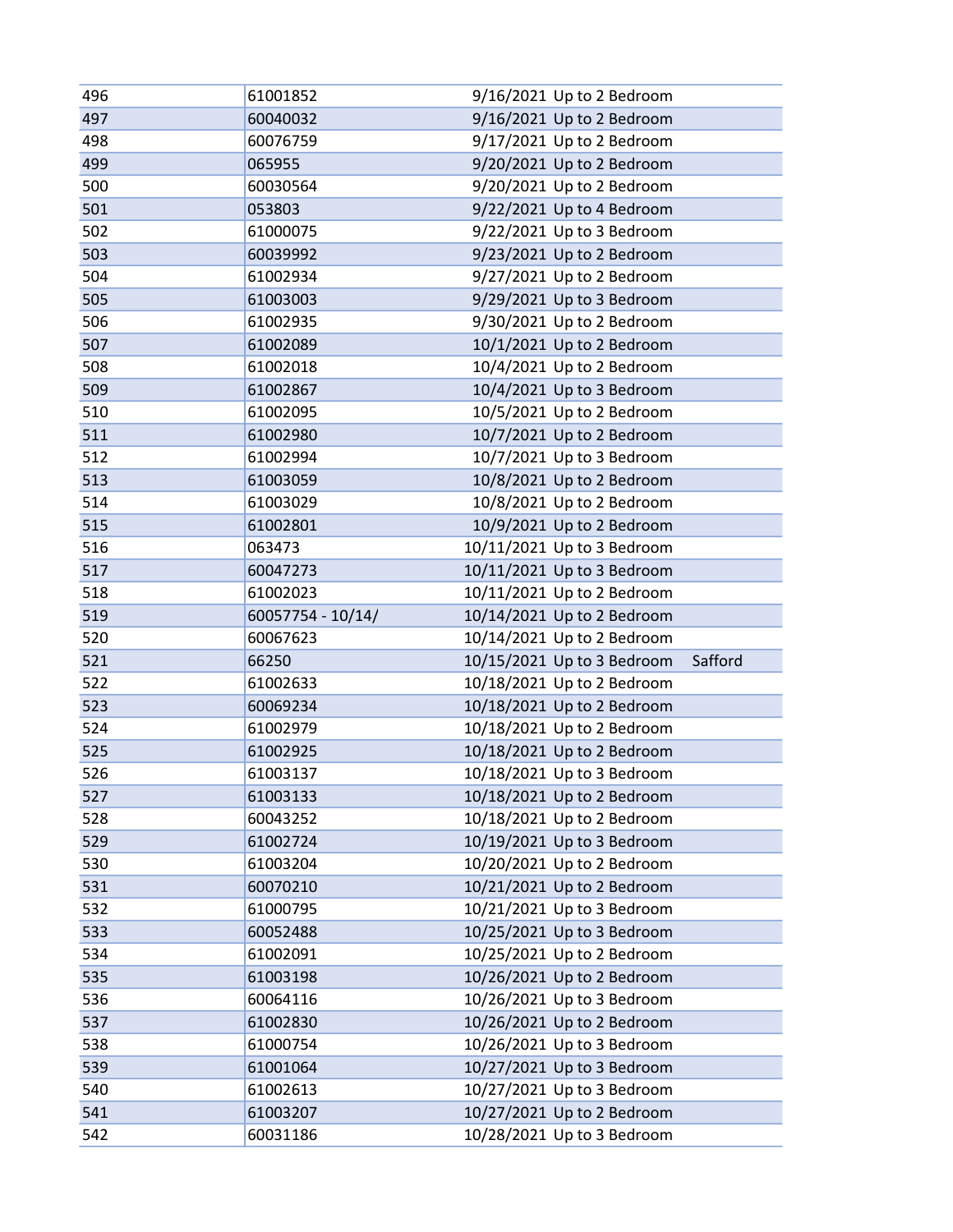| 543 | 60032367         | 11/1/2021 Up to 3 Bedroom  |         |
|-----|------------------|----------------------------|---------|
| 544 | 61002458         | 11/1/2021 Up to 2 Bedroom  |         |
| 545 | 60068910         | 11/1/2021 Up to 2 Bedroom  |         |
| 546 | 61003233         | 11/2/2021 Up to 2 Bedroom  |         |
| 547 | 61003201         | 11/2/2021 Up to 2 Bedroom  |         |
| 548 | 61003347         | 11/4/2021 Up to 3 Bedroom  |         |
| 549 | 61002180         | 11/4/2021 Up to 3 Bedroom  |         |
| 550 | 61001215         | 11/8/2021 Up to 2 Bedroom  |         |
| 551 | 093614 - 11/8/21 | 11/8/2021 Up to 4 Bedroom  |         |
| 552 | 61001747         | 11/9/2021 Up to 2 Bedroom  |         |
| 553 | 61003315         | 11/9/2021 Up to 2 Bedroom  |         |
| 554 | 60076402         | 11/10/2021 Up to 3 Bedroom |         |
| 555 | 61003253         | 11/10/2021 Up to 3 Bedroom | Safford |
| 556 | 60076059         | 11/10/2021 Up to 2 Bedroom |         |
| 557 | 61003352         | 11/10/2021 Up to 2 Bedroom |         |
| 558 | 61002909         | 11/12/2021 Up to 2 Bedroom |         |
| 559 | 60061116         | 11/12/2021 Up to 2 Bedroom |         |
| 560 | 60078702         | 11/15/2021 Up to 2 Bedroom |         |
| 561 | 93470            | 11/15/2021 Up to 4 Bedroom |         |
| 562 | 61002084         | 11/15/2021 Up to 2 Bedroom |         |
| 563 | 60041242         | 11/16/2021 Up to 2 Bedroom |         |
| 564 | 61003332         | 11/16/2021 Up to 2 Bedroom |         |
| 565 | 61003395         | 11/17/2021 Up to 3 Bedroom |         |
| 566 | 60087601         | 11/19/2021 Up to 3 Bedroom |         |
| 567 | 60047782         | 11/22/2021 Up to 2 Bedroom |         |
| 568 | 61003255         | 11/22/2021 Up to 4 Bedroom |         |
| 569 | 60055295         | 11/23/2021 Up to 4 Bedroom |         |
| 570 | 61001493         | 11/23/2021 Up to 3 Bedroom |         |
| 571 | 61002382         | 11/29/2021 Up to 3 Bedroom |         |
| 572 | 61003197         | 11/29/2021 Up to 2 Bedroom |         |
| 573 | 60032242         | 11/29/2021 Up to 4 Bedroom |         |
| 574 | 60050573-11/29/2 | 11/29/2021 Up to 3 Bedroom |         |
| 575 | 62596            | 11/29/2021 Up to 3 Bedroom | Safford |
| 576 | 61003134         | 11/30/2021 Up to 2 Bedroom |         |
| 577 | 60034143         | 12/1/2021 Up to 2 Bedroom  |         |
| 578 | 61003420         | 12/1/2021 Up to 2 Bedroom  |         |
| 579 | 61003419         | 12/1/2021 Up to 3 Bedroom  |         |
| 580 | 60086445         | 12/2/2021 Up to 3 Bedroom  |         |
| 581 | 61002439         | 12/6/2021 Up to 2 Bedroom  |         |
| 582 | 61003498         | 12/6/2021 Up to 2 Bedroom  |         |
| 583 | 61002100         | 12/6/2021 Up to 2 Bedroom  |         |
| 584 | 60024241         | 12/8/2021 Up to 2 Bedroom  |         |
| 585 | 61003414         | 12/10/2021 Up to 2 Bedroom |         |
| 586 | 60049271         | 12/10/2021 Up to 3 Bedroom |         |
| 587 | 60030663         | 12/13/2021 Up to 3 Bedroom |         |
| 588 | 60064117         | 12/15/2021 Up to 2 Bedroom |         |
| 589 | 61002769         | 12/17/2021 Up to 2 Bedroom |         |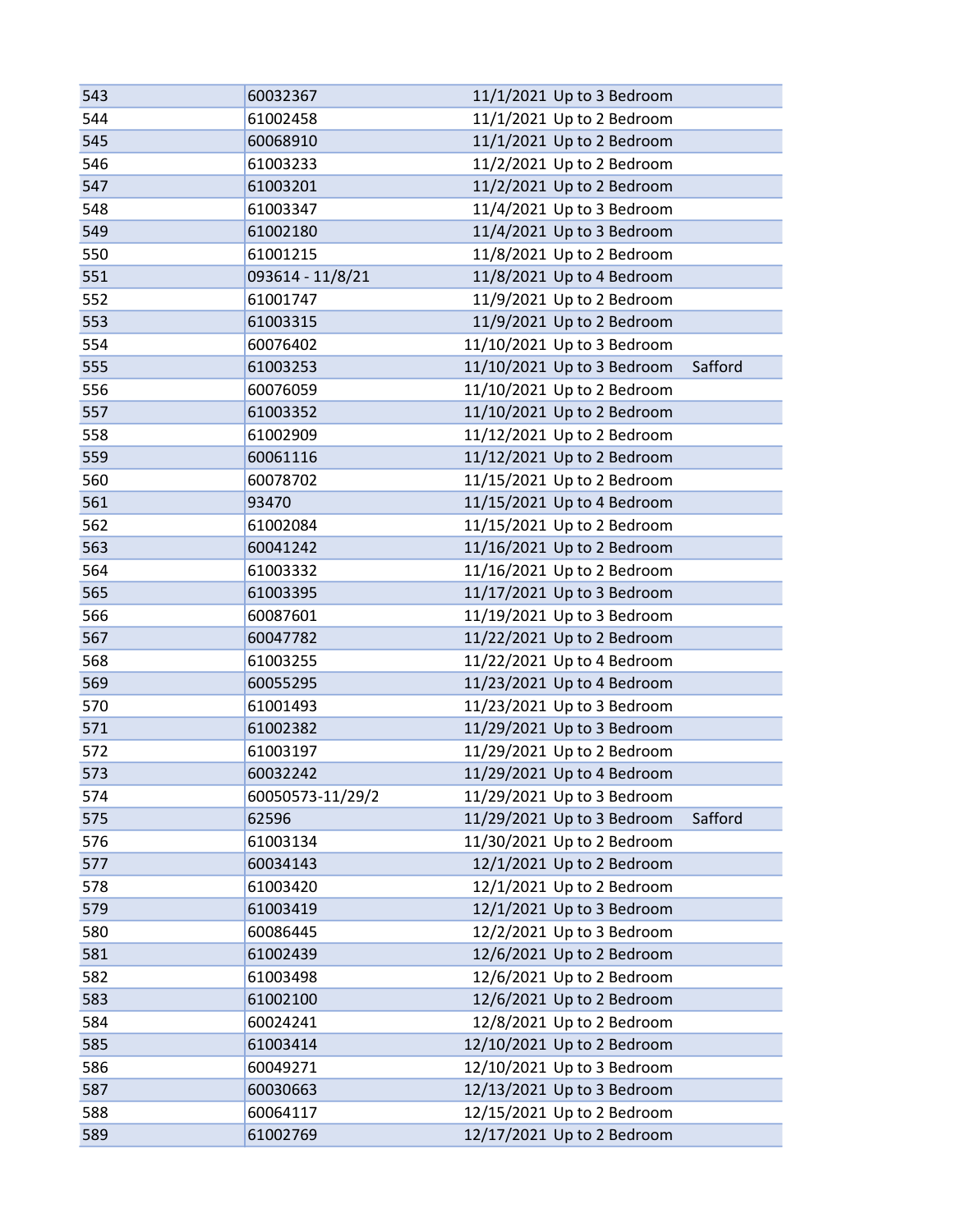| 590        | 60085843             | 12/20/2021 Up to 2 Bedroom                             |
|------------|----------------------|--------------------------------------------------------|
| 591        | 60057724             | 12/20/2021 Up to 3 Bedroom                             |
| 592        | 61002864             | 12/21/2021 Up to 2 Bedroom                             |
| 593        | 61003590             | 12/21/2021 Up to 2 Bedroom                             |
| 594        | 60057119             | 12/21/2021 Up to 2 Bedroom                             |
| 595        | 60060239             | 12/23/2021 Up to 2 Bedroom                             |
| 596        | 60080508             | 12/28/2021 Up to 2 Bedroom                             |
| 597        | 61002766             | 12/28/2021 Up to 3 Bedroom                             |
| 598        | 056026               | 12/29/2021 Up to 3 Bedroom                             |
| 599        | 020140               | 1/4/2022 Up to 3 Bedroom                               |
| 600        | 60026368             | 1/5/2022 Up to 3 Bedroom                               |
| 601        | 60076613             | 1/10/2022 Up to 4 Bedroom                              |
| 602        | 61002441             | 1/10/2022 Up to 3 Bedroom                              |
| 603        | 61003913             | 1/11/2022 Up to 2 Bedroom                              |
| 604        | 61003648             | 1/11/2022 Up to 2 Bedroom                              |
| 605        | 60067650             | 1/12/2022 Up to 2 Bedroom                              |
| 606        | 61003711             | 1/13/2022 Up to 3 Bedroom                              |
| 607        | 60056500             | 1/13/2022 Up to 2 Bedroom                              |
| 608        | 61000392             | 1/13/2022 Up to 3 Bedroom                              |
| 609        | 60085952             | 1/14/2022 Up to 2 Bedroom                              |
| 610        | 60075099             | 1/17/2022 Up to 2 Bedroom                              |
| 611        | 61002027             | 1/17/2022 Up to 2 Bedroom                              |
| 612        | 61003871             | 1/17/2022 Up to 2 Bedroom                              |
| 613        | 056477               | 1/18/2022 Up to 2 Bedroom                              |
| 614        | 61003651             | 1/18/2022 Up to 2 Bedroom                              |
| 615        | 60062913             | 1/21/2022 Up to 3 Bedroom<br>Safford                   |
| 616        | 61002167             | 1/21/2022 Up to 3 Bedroom                              |
| 617        | 61003112             | 1/25/2022 Up to 2 Bedroom                              |
|            |                      |                                                        |
| 618        | 61003994             | 1/26/2022 Up to 2 Bedroom                              |
| 619        | 60054758             | 1/26/2022 Up to 3 Bedroom                              |
| 620        | 60071798             | 1/27/2022 Up to 2 Bedroom                              |
| 621        | 61001932             | 1/31/2022 Up to 2 Bedroom                              |
| 622        | 60089369             | 1/31/2022 Up to 2 Bedroom                              |
| 623        | 60077884             | 1/31/2022 Up to 3 Bedroom                              |
| 624        | 60065851             | 1/31/2022 Up to 2 Bedroom                              |
| 625        | 61003708             | 1/31/2022 Up to 2 Bedroom                              |
| 626        | 60077883             | 1/31/2022 Up to 3 Bedroom                              |
| 627        | 61003601             | 1/31/2022 Up to 3 Bedroom                              |
| 628        | 61003878             | $2/1/2022$ Up to 2 Bedroom                             |
| 629        | 61000467             | 2/3/2022 Up to 3 Bedroom                               |
| 630        | 058444 - 02.07.22    | 2/7/2022 Up to 3 Bedroom                               |
| 631        | 60049645             | 2/8/2022 Up to 3 Bedroom                               |
| 632        | 610003869            | 2/9/2022 Up to 2 Bedroom                               |
| 633        | 60072907             | 2/9/2022 Up to 2 Bedroom                               |
| 634        | 60078330             | 2/11/2022 Up to 3 Bedroom                              |
| 635<br>636 | 61003705<br>60064861 | 2/11/2022 Up to 2 Bedroom<br>2/11/2022 Up to 3 Bedroom |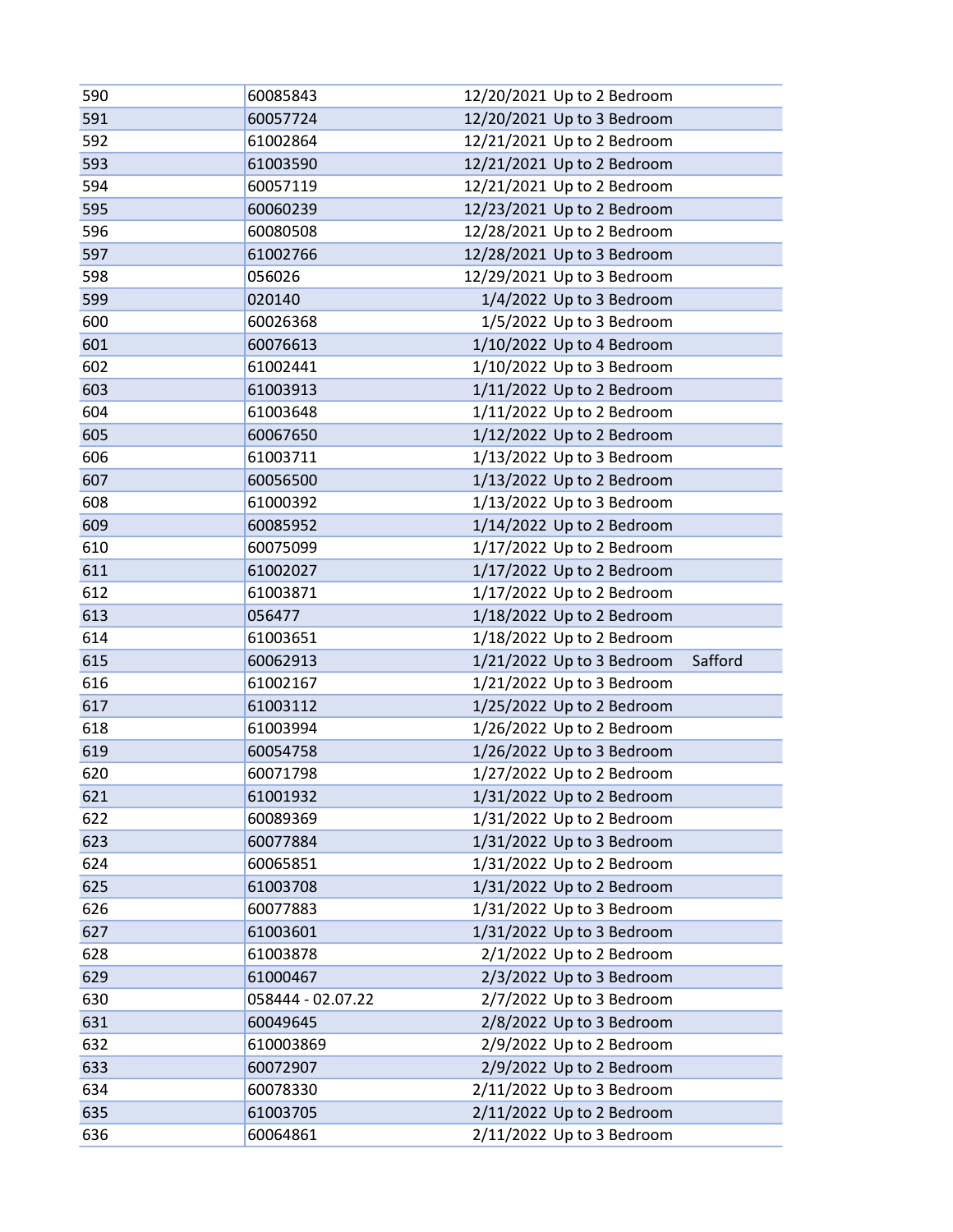| 637 | 93795 - 02.11.22   | 2/11/2022 Up to 3 Bedroom            |
|-----|--------------------|--------------------------------------|
| 638 | 60062776           | 2/14/2022 Up to 3 Bedroom            |
| 639 | 61003312           | 2/15/2022 Up to 2 Bedroom            |
| 640 | 092603             | 2/15/2022 Up to 2 Bedroom            |
| 641 | 61004032           | 2/15/2022 Up to 3 Bedroom            |
| 642 | 61004101           | 2/16/2022 Up to 2 Bedroom            |
| 643 | 19652              | 2/17/2022 Up to 3 Bedroom<br>Safford |
| 644 | 61004100           | 2/18/2022 Up to 2 Bedroom            |
| 645 | 61001933           | 2/21/2022 Up to 2 Bedroom            |
| 646 | 61004082           | 2/22/2022 Up to 2 Bedroom            |
| 647 | 61004179           | 2/22/2022 Up to 2 Bedroom            |
| 648 | 61004223           | 2/23/2022 Up to 2 Bedroom            |
| 649 | 60085653           | 2/24/2022 Up to 2 Bedroom            |
| 650 | 60053722           | 2/25/2022 Up to 3 Bedroom            |
| 651 | 61002203           | 2/25/2022 Up to 2 Bedroom            |
| 652 | 063965 - 02.25.22  | 2/25/2022 Up to 2 Bedroom            |
| 653 | 60079162           | 2/28/2022 Up to 3 Bedroom            |
| 654 | 055319             | 2/28/2022 Up to 3 Bedroom            |
| 655 | 055703             | 2/28/2022 Up to 3 Bedroom            |
| 656 | 60063391 - 03.01.2 | 3/1/2022 Up to 3 Bedroom             |
| 657 | 61003415           | 3/2/2022 Up to 2 Bedroom             |
| 658 | 61004188           | 3/2/2022 Up to 2 Bedroom             |
| 659 | 61004225           | 3/2/2022 Up to 2 Bedroom             |
| 660 | 61003953           | 3/2/2022 Up to 3 Bedroom             |
| 661 | 60076112           | 3/3/2022 Up to 2 Bedroom             |
| 662 | 61004247           | 3/4/2022 Up to 4 Bedroom             |
| 663 | 057400 - 03.04.22  | 3/4/2022 Up to 3 Bedroom             |
| 664 | 61004187           | 3/7/2022 Up to 3 Bedroom             |
| 665 | 61004296           | 3/7/2022 Up to 2 Bedroom             |
| 666 | 60058302           | 3/7/2022 Up to 2 Bedroom             |
| 667 | 61004293           | 3/7/2022 Up to 2 Bedroom             |
| 668 | 60077173           | 3/7/2022 Up to 3 Bedroom             |
| 669 | 60030821           | 3/8/2022 Up to 4 Bedroom             |
| 670 | 61000188           | 3/10/2022 Up to 3 Bedroom            |
| 671 | 61001242           | 3/14/2022 Up to 2 Bedroom            |
| 672 | 60032420           | 3/14/2022 Up to 2 Bedroom            |
| 673 | 60062116 - 03.14.2 | 3/14/2022 Up to 2 Bedroom            |
| 674 | 61004241           | 3/15/2022 Up to 3 Bedroom            |
| 675 | 61004222           | 3/15/2022 Up to 2 Bedroom            |
| 676 | 60030791           | 3/15/2022 Up to 3 Bedroom            |
| 677 | 61004295           | 3/15/2022 Up to 2 Bedroom            |
| 678 | 61003343           | 3/16/2022 Up to 2 Bedroom            |
| 679 | 61004302           | 3/17/2022 Up to 3 Bedroom            |
| 680 | 61004364           | 3/18/2022 Up to 2 Bedroom            |
| 681 | 60059094           | 3/21/2022 Up to 2 Bedroom            |
| 682 | 60049608           | 3/21/2022 Up to 3 Bedroom            |
| 683 | 60042401           | 3/21/2022 Up to 2 Bedroom            |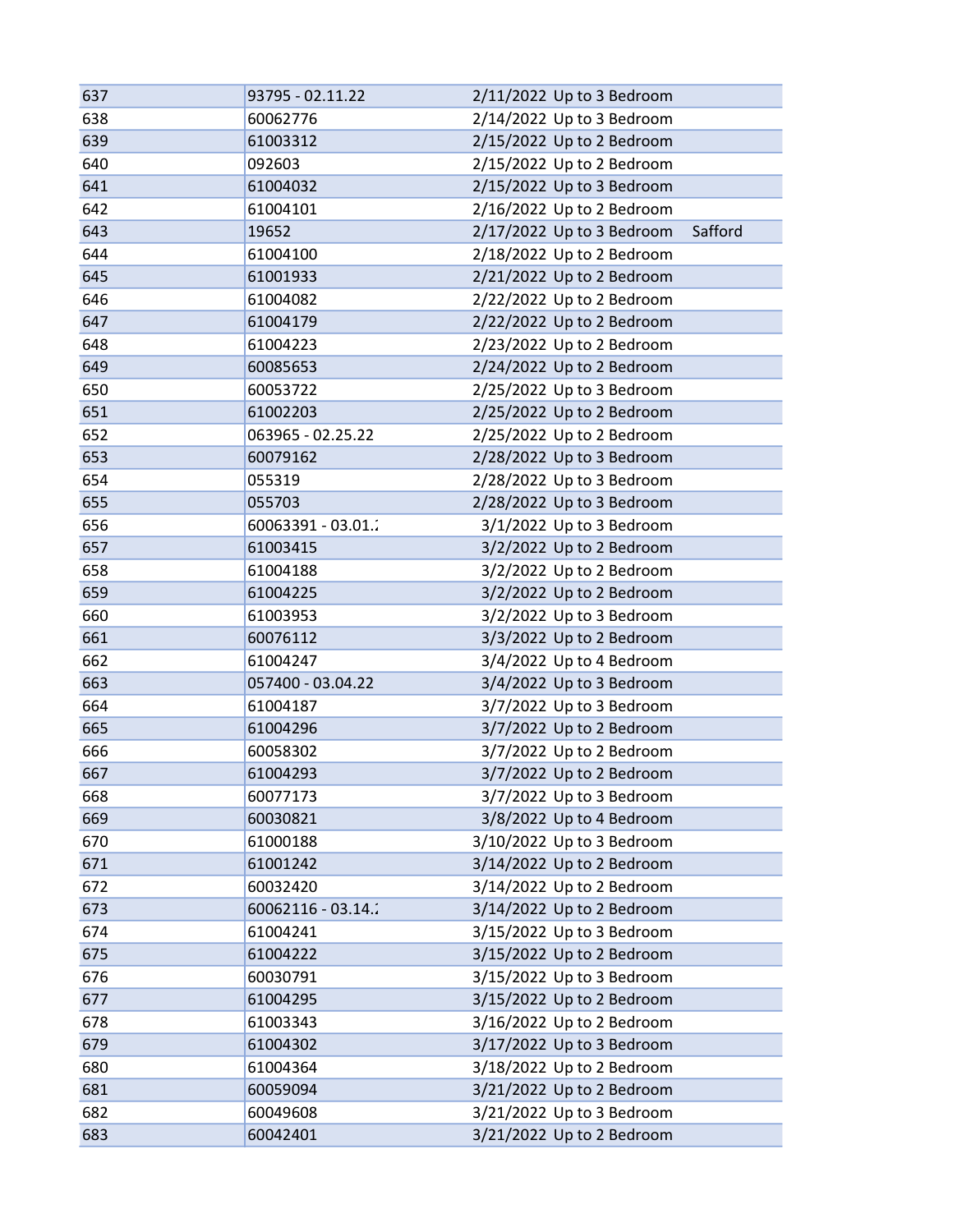| 684 | 60058927            | 3/21/2022 Up to 3 Bedroom            |
|-----|---------------------|--------------------------------------|
| 685 | 055051              | 3/21/2022 Up to 3 Bedroom            |
| 686 | 60071996            | 3/22/2022 Up to 3 Bedroom            |
| 687 | 61004462            | 3/24/2022 Up to 2 Bedroom            |
| 688 | 60075588            | 3/24/2022 Up to 2 Bedroom            |
| 689 | 058510 - 03.25.22   | 3/25/2022 Up to 3 Bedroom            |
| 690 | 61000198 - 03.25.2  | 3/25/2022 Up to 2 Bedroom            |
| 691 | 61004368            | 3/25/2022 Up to 2 Bedroom            |
| 692 | 60056922 - 03.28.2  | 3/28/2022 Up to 3 Bedroom            |
| 693 | 61004509            | 3/28/2022 Up to 2 Bedroom            |
| 694 | 61004558            | 3/28/2022 Up to 2 Bedroom            |
| 695 | 60038756 - 03.28.2  | 3/28/2022 Up to 3 Bedroom            |
| 696 | 016093 - 03.28.22   | 3/28/2022 Up to 2 Bedroom            |
| 697 | 60043774            | 3/29/2022 Up to 3 Bedroom            |
| 698 | 60058213 - 03.29.2  | 3/29/2022 Up to 3 Bedroom            |
| 699 | 61004559            | 3/29/2022 Up to 2 Bedroom            |
| 700 | 61004562            | 3/31/2022 Up to 2 Bedroom            |
| 701 | 61004025            | 3/31/2022 Up to 2 Bedroom            |
| 702 | 61004453            | 3/31/2022 Up to 3 Bedroom<br>Safford |
| 703 | 61003448            | 4/1/2022 Up to 2 Bedroom             |
| 704 | 61004512            | 4/1/2022 Up to 3 Bedroom             |
| 705 | 60057293 - 04.01.2  | 4/1/2022 Up to 2 Bedroom             |
| 706 | MUSD - Salazar - 04 | 4/1/2022 Up to 3 Bedroom             |
| 707 | 60089568            | 4/4/2022 Up to 3 Bedroom             |
| 708 | 056677 - 04.04.22   | 4/4/2022 Up to 2 Bedroom             |
| 709 | 61002774            | 4/6/2022 Up to 3 Bedroom             |
| 710 | 61004146            | 4/7/2022 Up to 3 Bedroom             |
| 711 | 61002637            | 4/7/2022 Up to 3 Bedroom             |
| 712 | 60022195 - 04.07.2  | 4/7/2022 Up to 2 Bedroom             |
| 713 | 61002032            | 4/7/2022 Up to 2 Bedroom             |
| 714 | 051330 - 04.08.22   | 4/8/2022 Up to 3 Bedroom             |
| 715 | 61004561            | 4/8/2022 Up to 2 Bedroom             |
| 716 | 60062076            | 4/11/2022 Up to 2 Bedroom            |
| 717 | 055694 - 04.12.22   | 4/11/2022 Up to 3 Bedroom<br>Safford |
| 718 | 61004369            | 4/11/2022 Up to 2 Bedroom            |
| 719 | 055791 - 04.11.22   | 4/11/2022 Up to 2 Bedroom            |
| 720 | 61004450            | 4/11/2022 Up to 2 Bedroom            |
| 721 | 6005192             | 4/11/2022 Up to 2 Bedroom            |
| 722 | 61003208            | 4/19/2022 Up to 3 Bedroom            |
| 723 | 61004245            | 4/19/2022 Up to 3 Bedroom            |
| 724 | 61003449            | 4/19/2022 Up to 3 Bedroom            |
| 725 | 61004687            | 4/19/2022 Up to 3 Bedroom            |
| 726 | 61004684            | 4/20/2022 Up to 2 Bedroom            |
| 727 | 61004591            | 4/21/2022 Up to 3 Bedroom            |
| 728 | 61004297            | 4/21/2022 Up to 3 Bedroom            |
| 729 | 60070178            | 4/22/2022 Up to 2 Bedroom            |
| 730 | 61004560            | 4/22/2022 Up to 2 Bedroom            |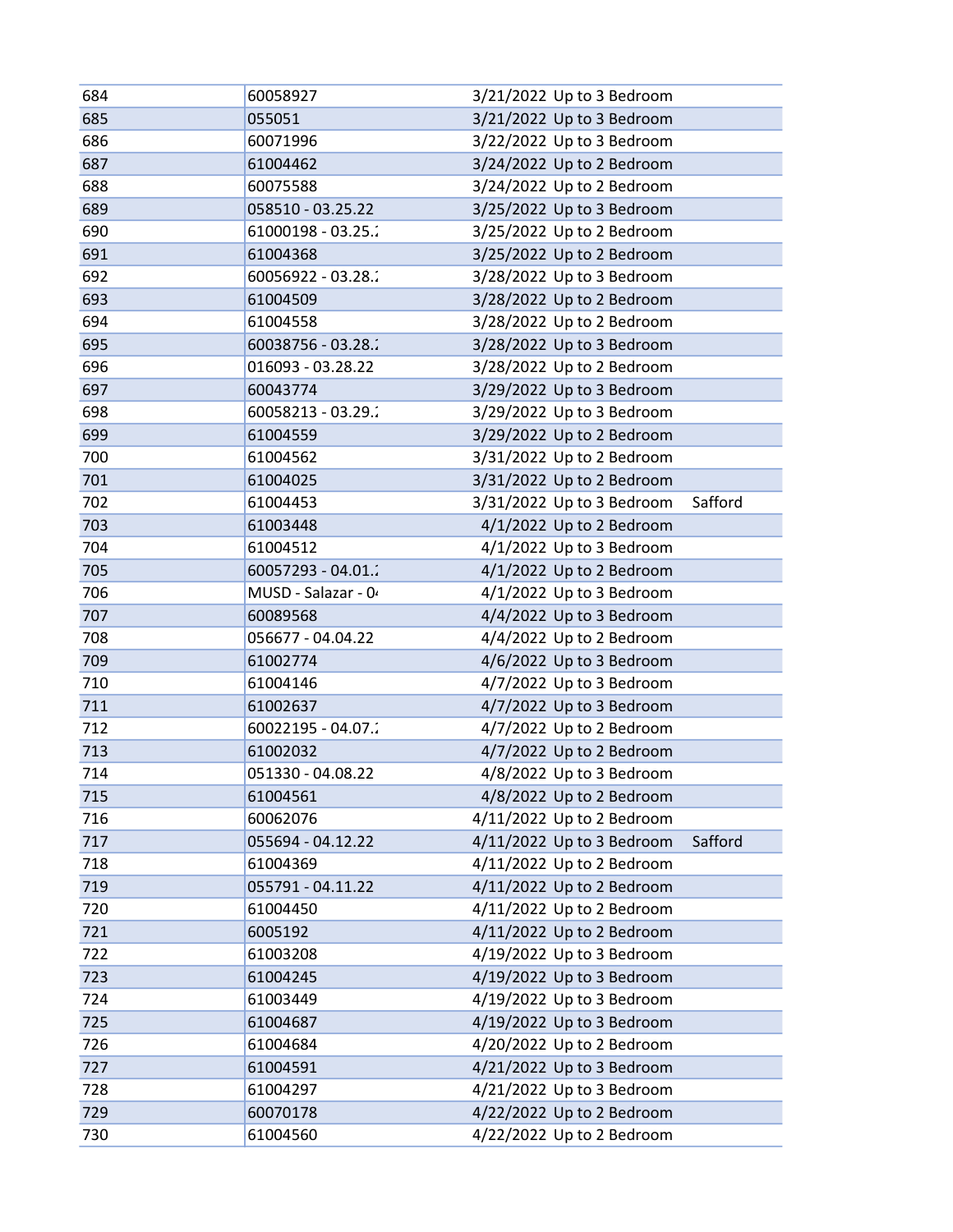| 731 | 61004575           | 4/22/2022 Up to 3 Bedroom            |
|-----|--------------------|--------------------------------------|
| 732 | 015104             | 4/25/2022 Up to 2 Bedroom            |
| 733 | 61004728           | 4/25/2022 Up to 3 Bedroom            |
| 734 | 60076232 - 05.03.2 | 4/25/2022 Up to 3 Bedroom<br>Safford |
| 735 | 61003654           | 4/27/2022 Up to 3 Bedroom            |
| 736 | 60070917           | 4/29/2022 Up to 2 Bedroom            |
| 737 | 60067595           | 5/2/2022 Up to 2 Bedroom             |
| 738 | 61004796           | 5/2/2022 Up to 3 Bedroom             |
| 739 | 60061046 - 05.02.2 | 5/2/2022 Up to 2 Bedroom             |
| 740 | 61002580           | 5/2/2022 Up to 3 Bedroom             |
| 741 | 61004834           | 5/2/2022 Up to 2 Bedroom<br>Safford  |
| 742 | 61004837           | 5/2/2022 Up to 2 Bedroom             |
| 743 | 61004732           | 5/3/2022 Up to 2 Bedroom             |
| 744 | 61004685           | 5/3/2022 Up to 3 Bedroom             |
| 745 | 61004226           | 5/3/2022 Up to 2 Bedroom             |
| 746 | 60075204           | 5/3/2022 Up to 2 Bedroom             |
| 747 | 61002791-05.03.2   | 5/3/2022 Up to 4 Bedroom             |
| 748 | 61004730           | 5/6/2022 Up to 3 Bedroom             |
| 749 | 062167 - 05.06.22  | 5/6/2022 Up to 3 Bedroom             |
| 750 | 60070175 - 05.09.2 | 5/9/2022 Up to 3 Bedroom             |
| 751 | 029508             | 5/9/2022 Up to 3 Bedroom             |
| 752 | 093550 - 05.10.22  | 5/10/2022 Up to 4 Bedroom            |
| 753 | 60056626           | 5/10/2022 Up to 3 Bedroom            |
| 754 | 61001748 - 05.12.2 | 5/11/2022 Up to 3 Bedroom            |
| 755 | 61001692           | 5/12/2022 Up to 2 Bedroom            |
| 756 | 054687             | 5/12/2022 Up to 3 Bedroom<br>Safford |
| 757 | 61003993           | 5/13/2022 Up to 3 Bedroom            |
| 758 | 60087164           | 5/16/2022 Up to 2 Bedroom            |
| 759 | 60076573 - 05.16.2 | 5/16/2022 Up to 3 Bedroom            |
| 760 | 60039944 - 05.17.2 | 5/17/2022 Up to 3 Bedroom            |
| 761 | 61002308           | 5/17/2022 Up to 2 Bedroom            |
| 762 | 60064640 - 05.17.2 | 5/17/2022 Up to 2 Bedroom            |
| 763 | 61004910           | 5/17/2022 Up to 2 Bedroom            |
| 764 | 092847             | 5/18/2022 Up to 2 Bedroom            |
| 765 | 61004865           | 5/18/2022 Up to 4 Bedroom            |
| 766 | 60064637 - 05.19.2 | 5/19/2022 Up to 3 Bedroom            |
| 767 | 61004515           | 5/19/2022 Up to 2 Bedroom            |
| 768 | 61002090           | 5/23/2022 Up to 2 Bedroom            |
| 769 | 61004367           | 5/25/2022 Up to 2 Bedroom            |
| 770 | 61003495           | 5/25/2022 Up to 3 Bedroom            |
| 771 | 60077608           | 5/26/2022 Up to 3 Bedroom<br>Safford |
| 772 | 60037602           | 5/31/2022 Up to 3 Bedroom            |
| 773 | 60088220           | 5/31/2022 Up to 3 Bedroom            |
| 774 | 61005159           | 6/1/2022 Up to 3 Bedroom             |
| 775 | 61004840           | 6/1/2022 Up to 2 Bedroom             |
| 776 | 60071796 - 06.01.2 | 6/1/2022 Up to 3 Bedroom             |
| 777 | 61005267           | 6/2/2022 Up to 2 Bedroom             |